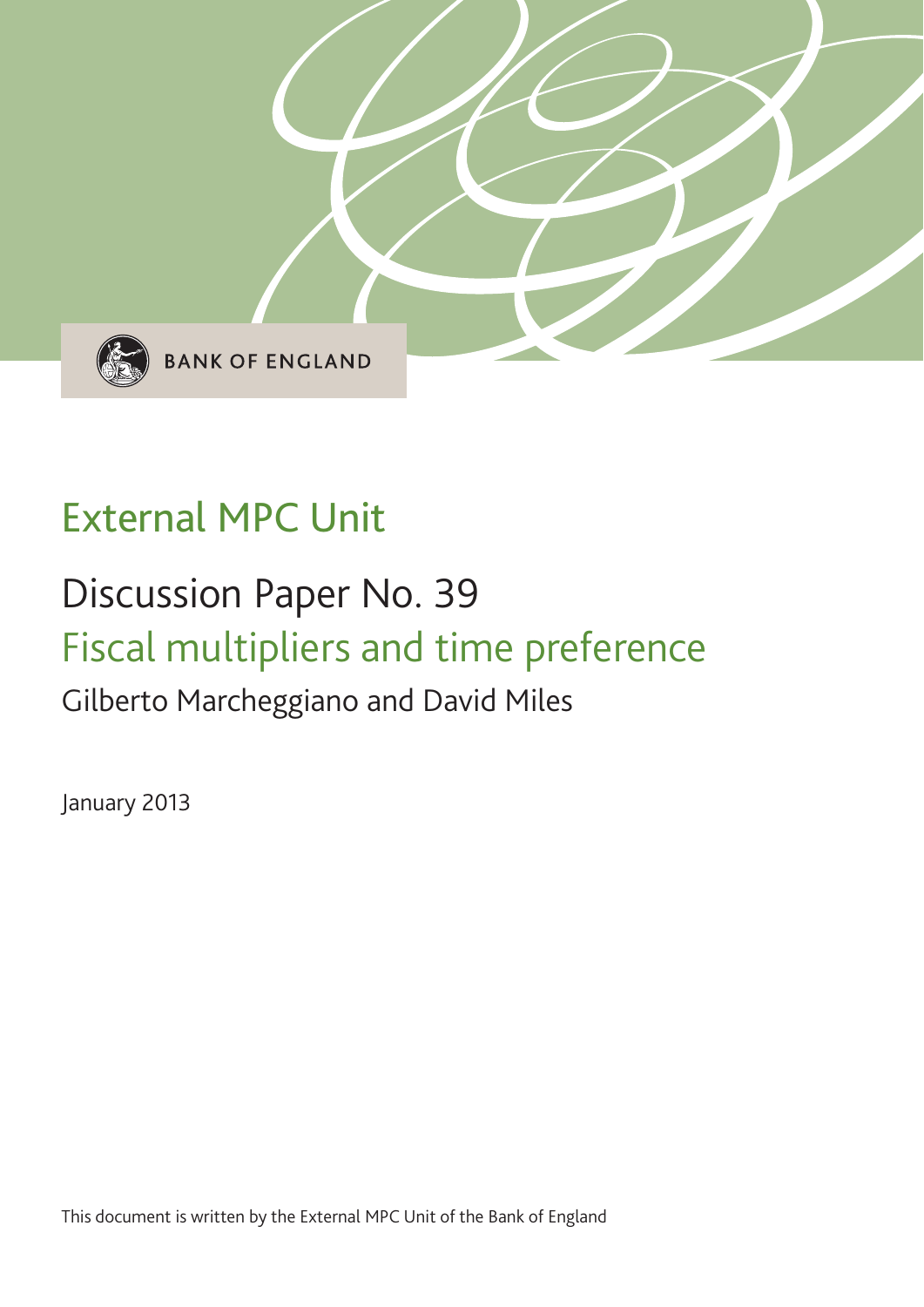

**BANK OF ENGLAND** 

### External MPC Unit

## Discussion Paper No. 39 Fiscal multipliers and time preference Gilberto Marcheggiano<sup>(1)</sup> and David Miles<sup>(2)</sup>

#### **Abstract**

This paper explores the links between fiscal multipliers and household discount rates. We report evidence of a large and statistically significant relationship between reported rates of time preference across countries and the government expenditure multiplier. This study uses recent cross-country data on reported rates of time preferences gathered by Wang, Rieger and Hens (2011). We find that a higher reported rate of time preference is strongly associated with a larger government expenditure multiplier. Our findings may help to explain some of the differences in view over the optimal path for fiscal consolidation in Europe today, between the Germanic and Northern European countries (whose representatives appear to favour a faster fiscal retrenchment) and those in the South (who would like their required fiscal adjustment to occur less rapidly).

(1) Goldman Sachs Asset Management. Email: gilberto.marcheggiano@gs.com.

Gilberto Marcheggiano joined Goldman Sachs Asset Management in August 2012 but has conducted the bulk of the research for this paper while at Warwick University, on leave from the Bank of England.

(2) Monetary Policy Committee, Bank of England and Imperial College, London. Email: david.miles@bankofengland.co.uk.

We are grateful to Jonathan Bayliss, Herakles Polemarchakis, Daniel Read, Jochen Schanz and Tomasz Wieladek for useful comments. We would also like to thank the authors of Corsetti, Meier and Müller (2012) and those of Wang, Rieger and Hens (2011) for sharing their data sets with us.

These Discussion Papers report on research carried out by, or under supervision of the External Members of the Monetary Policy Committee and their dedicated economic staff. Papers are made available as soon as practicable in order to share research and stimulate further discussion of key policy issues. However, the views expressed in this paper are those of the authors, and not necessarily those of the Bank of England, the Monetary Policy Committee or Goldman Sachs Asset Management.

Information on the External MPC Unit Discussion Papers can be found at www.bankofengland.co.uk/publications/Pages/externalmpcpapers/default.aspx

External MPC Unit, Bank of England, Threadneedle Street, London, EC2R 8AH

**© Bank of England 2013** ISSN 1748-6203 (on-line)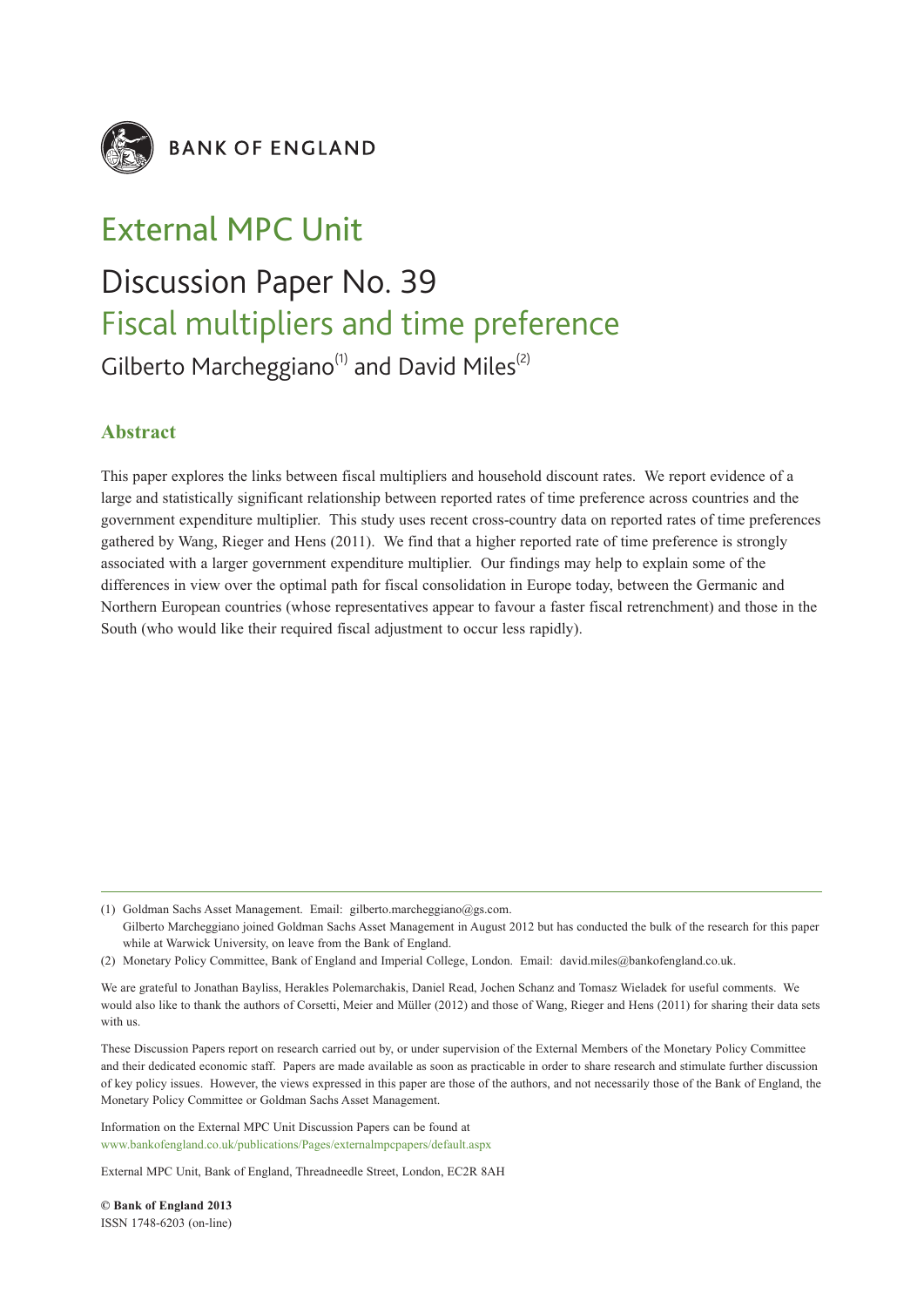#### **1. Introduction**

There is a growing consensus that multipliers vary significantly over time and across countries (DeLong and Summers, (2012)). Factors which appear to affect multipliers include the degree of openness of an economy, its size relative to the world economy, the exchange rate regime and whether an economy is experiencing a financial or sovereign debt crisis. One factor which theory suggests might have a significant effect on fiscal multipliers is the average rate of time preference of citizens. But there is surprisingly little evidence on this.

Wang, Rieger and Hens (2011) have recently constructed a consistent estimate of average rates of time preference for a sample of 45 countries. They find that reported rates of time preferences differ significantly across countries. We use that data to assess whether differences in rates of time preference help explain cross-country variation in fiscal multipliers. We find strong confirmation of this hypothesis.

The paper is organized as follows. In section 2 we review the evidence on variation in, and determinants of, fiscal multipliers. Section 3 considers the link between time preference and multipliers using a simple theoretical model to illustrate conditions under which variation across countries in rates of time preference causes variability in fiscal multipliers. Section 4 describes the data we use on time preference and multipliers and the estimation methods to assess the link between them. Section 5 presents the results and section 6 draws conclusions.

#### **2. The government expenditure multiplier**

The government expenditure multiplier is defined as the change in output that results from a change in government expenditure. The effectiveness of government expenditure programmes in stimulating economic activity depends crucially on whether households decide to consume or save transfers received, either directly or indirectly, from the government. Consumers might take account of the government's inter‐temporal budget constraint and expect an offsetting reduction in their future after-tax income as a result of an increase in net-of-tax transfers to them today. If the government borrows to spend more now, consumers would expect higher taxes in the future and save more now to help pay for them. Barro (1974) formalised this idea, originally put forward by Ricardo.

There is a great deal of empirical work assessing the size of fiscal multipliers and the degree to which Ricardian equivalence holds (see, for example, Bayoumi and Sgherri, (2006)). Empirical studies, however, face great challenges in measuring multipliers because of the difficulties of identifying exogenous fiscal shocks and controlling for other factors that might affect output responses.

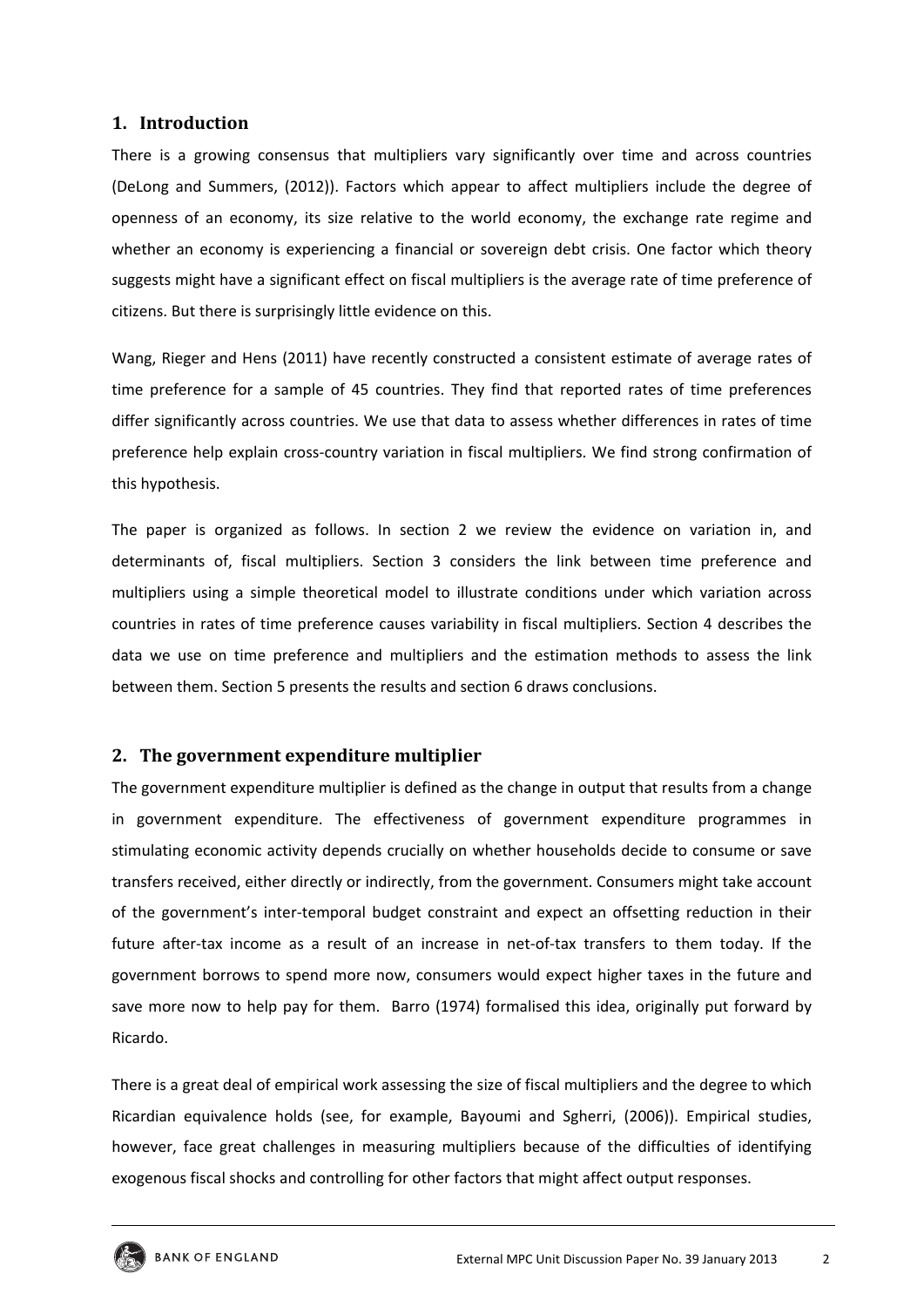Galí, López-Salido and Vallés (2007) report that the response of consumption to an exogenous increase in government spending has been estimated to vary from being large and statistically significant to being small and insignificant. Ilzetzki, Mendoza and Vegh (2011) report generally positive government expenditure multipliers, although they do report mildly negative multipliers for open economies. As in other VAR‐based studies they identify exogenous shocks relying on the assumption that government expenditure is slow to react to changes in economic circumstances. A different approach is taken by Acconcia, Corsetti and Simonelli (2011) who exploit evidence from a quasi‐experiment using data on Italian provinces. As Italian law can force local administrations to be dismantled in the event that Mafia infiltration is identified, they can isolate unexpected suspensions of public expenditure programmes that are not offset by fiscal policy or tax cuts. Their estimates of expenditure multipliers range from 1.2 to 1.8. In a survey of empirical work relying on VAR and narrative approaches, Ramey (2011) reports that a range which includes the majority of estimates for the government expenditure multiplier lies between 0.8 and 1.5.

But a literature that began with Giavazzi and Pagano (1990), and finds recent support in Alesina and Ardagna (2010), points to evidence of 'expansionary fiscal contractions'. This literature stresses that multipliers depend on the circumstances in which fiscal policies are implemented. Evidence of 'expansionary fiscal contractions' appears to coincide with episodes of significant stress in the public finances of the countries being analysed. Romer and Romer (2010) suggest these estimates of negative fiscal multipliers are likely to be the result of errors in the identification of fiscal shocks. But there is there is a growing consensus that multipliers are highly context dependent (DeLong and Summers, 2012). This might help to explain the wide range of estimates found in the literature.

One factor which the Ricardian logic suggest might be a fundamental and underlying determinant of fiscal multipliers is the average rate of time preference of households – the more impatient are households the more likely they are to face constraints that make their spending respond negatively to current tax rises, and positively to current tax cuts or increases in benefits. We explore this link more formally in the next section. We then use a newly constructed cross-country data set of estimates of household discount rates collected by Wang, Rieger and Hens (2011) to assess the link between household rates of time preference and the fiscal multiplier.

#### **3. Time preference and the fiscal multiplier**

We develop a simple model of multiple countries which differ in the rates of time preference of their households and use it to explore variations in fiscal multipliers. The model is in the spirit of Buiter (1981) who developed a Diamond‐style overlapping generations model with two countries that are identical in all respects with the exception of their rates of pure time preference. In that model the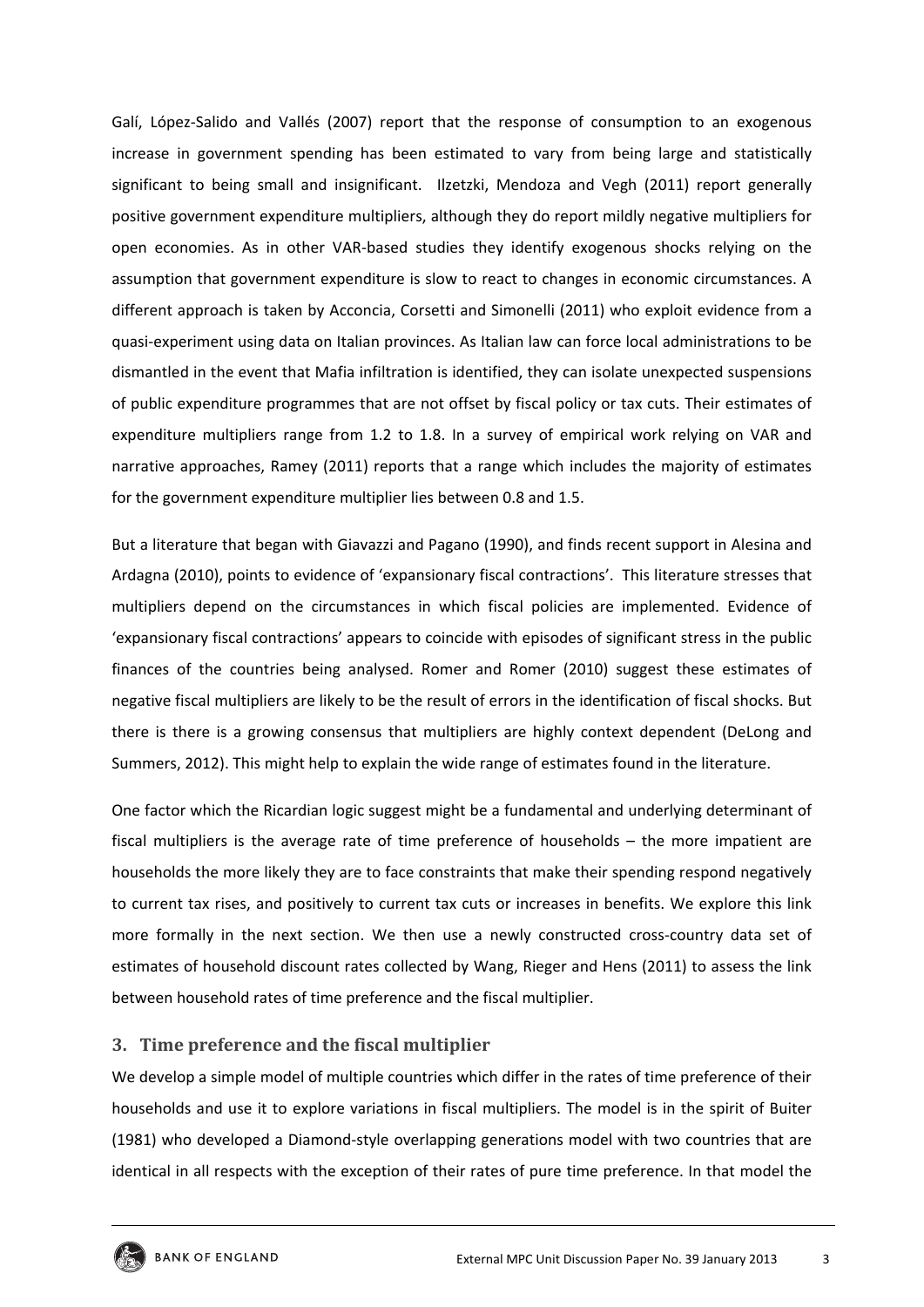country where individuals value more consumption early will run a current account deficit, offset by a surplus in the country where individuals have a lower rate of time preference. The marginal propensity to consume in early periods is greater in the country with a higher pure rate of time preference. Buiter did not focus on fiscal multipliers but the link between the marginal propensity to consume and multipliers is clear. Galí, López‐Salido and Vallés (2007) introduce a fraction of hand‐to‐ mouth consumers in a population that otherwise behaves in a Ricardian fashion. The introduction of hand-to-mouth consumers is motivated by studies such as Campbell and Mankiw (1990). The interaction of a fraction of consumers that routinely spend their entire current income and sticky prices within a new Keynesian DSGE model can generate a positive response of consumption to an increase in government spending. The presence of rule‐of‐thumb consumers reduces the negative wealth effect from an increase in future taxes, hence increasing the sensitivity of consumption to current income.

Bayoumi and Sgherri (2006) break Ricardian equivalence in a Blanchard‐Yaari framework introducing a higher discount rate for consumers to reflect the probability of 'death'. Death is defined as any event that makes previous consumption plans irrelevant such as winning the lottery or any large, sudden and unexpected change in economic circumstances. If consumers discount at a faster rate than the government can borrow at, then the value of current tax rebates will be greater than that of future tax increases required to balance the government's budget meaning that a tax cut has a positive impact on consumption.

#### **A simple model:**

To illustrate the link between rates of time preference and fiscal multipliers we consider a set of countries which differ only in the rates of time preference of their citizens. Within each country people either all have a relatively high rate of time preference  $(\rho_h)$  or a relatively low rate of rate of time preference  $(\rho_l)$ . Agents live two periods. Within each period they receive an endowment of 1 unit of a consumable, non-durable commodity. Agents can lend or borrow from other agents – either within their own country or with agents in another country. Agents enter into binding contracts to lend or borrow units of the consumption good at a real interest rate (r). Agents may have a bequest motive, with a bequest intensity (that is a weight attached to the utility of the next generation) of β. We will assume that the number of high time preference countries is equal to the number of low time preference countries and that this number is large. We consider what happens when a government in one country which has neither taxed nor spent embarks on a one-off fiscal transfer to the young financed by a tax on the young of the next generation. If as a result spending is higher the fiscal multiplier is positive.

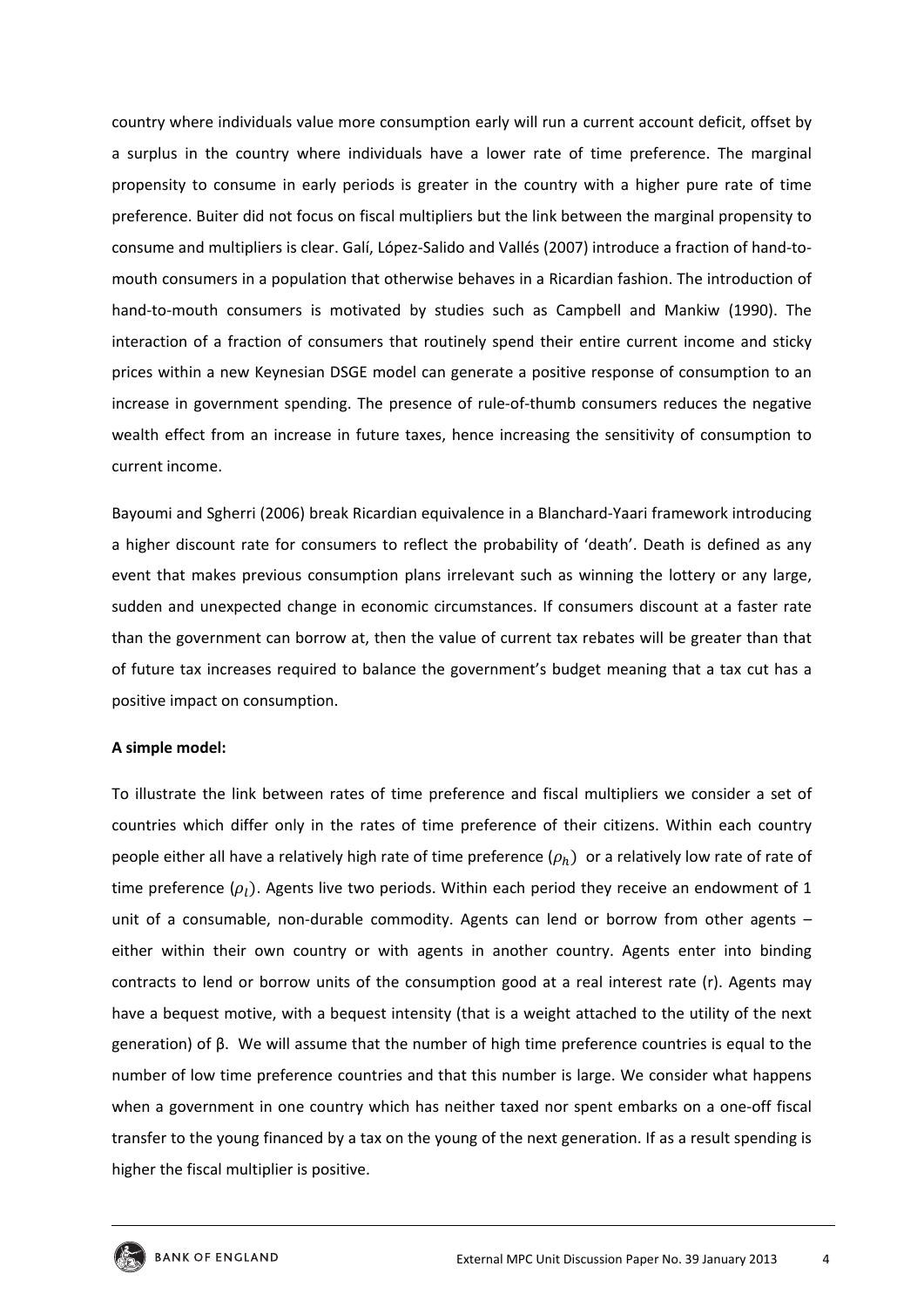We assume log preferences. Using an obvious notation, the utility that a household born in period t gets from consumption over its own (two period) life is:

$$
U(\rho_i) = \ln(C_1) + \ln(C_2)/(1 + \rho_i)
$$
\n(1)

where i =*l,h*.

The overall welfare of a household born in period t is:

$$
V(\rho_i) = U(\rho_i) + \beta/(1 + \rho_i)[V(\rho_i)_{+1}]
$$
\n(2)

Where  $V_{+1}$  is the overall welfare of the next generation.

If a household receives a bequest from a previous generation it comes at the end of the first period of their life, which is when the previous generation dies. Denote the bequest received by  $B_1$ . If a bequest is made it comes at the end of the second (and final) period of a household's life and is denoted  $B_2$ . There is a one period real interest rate of r at which people can borrow and lend, provided that at the start of the second period they are able to repay any debt from the first period out of their endowment (of 1) and any bequest received. Negative bequests are ruled out. The budget constraint is:

$$
C_2 = 1 + B_1 + (1 - C_1)(1 + r) - B_2 / (1 + r)
$$
\n(3)

The first order conditions are:

$$
(1+r)/(1+\rho_i) = C_2 / C_1 \tag{4}
$$

and

$$
C_{2,+1}/C_2 \ge \beta (1+r)/(1+\rho_i) \quad \text{with equality if } B_2 > 0 \tag{5}
$$

 $C_{2,+1}/ C_2$  is the ratio of second period consumption (of the elderly) of the next generation to the consumption of today's elderly.

With no negative bequests  $B_1 \geq 0$ ;  $B_2 \geq 0$ 

In a steady state  $B_1 = B_2$  and  $C_{2,+1} = C_2$ 

If the bequest motive is weak there will be no bequests in steady state. In this case the young of the country with a high rate of time preference (the impatient) will only be able to borrow from the young of the country with more patient citizens. The young of neither country can borrow from (or

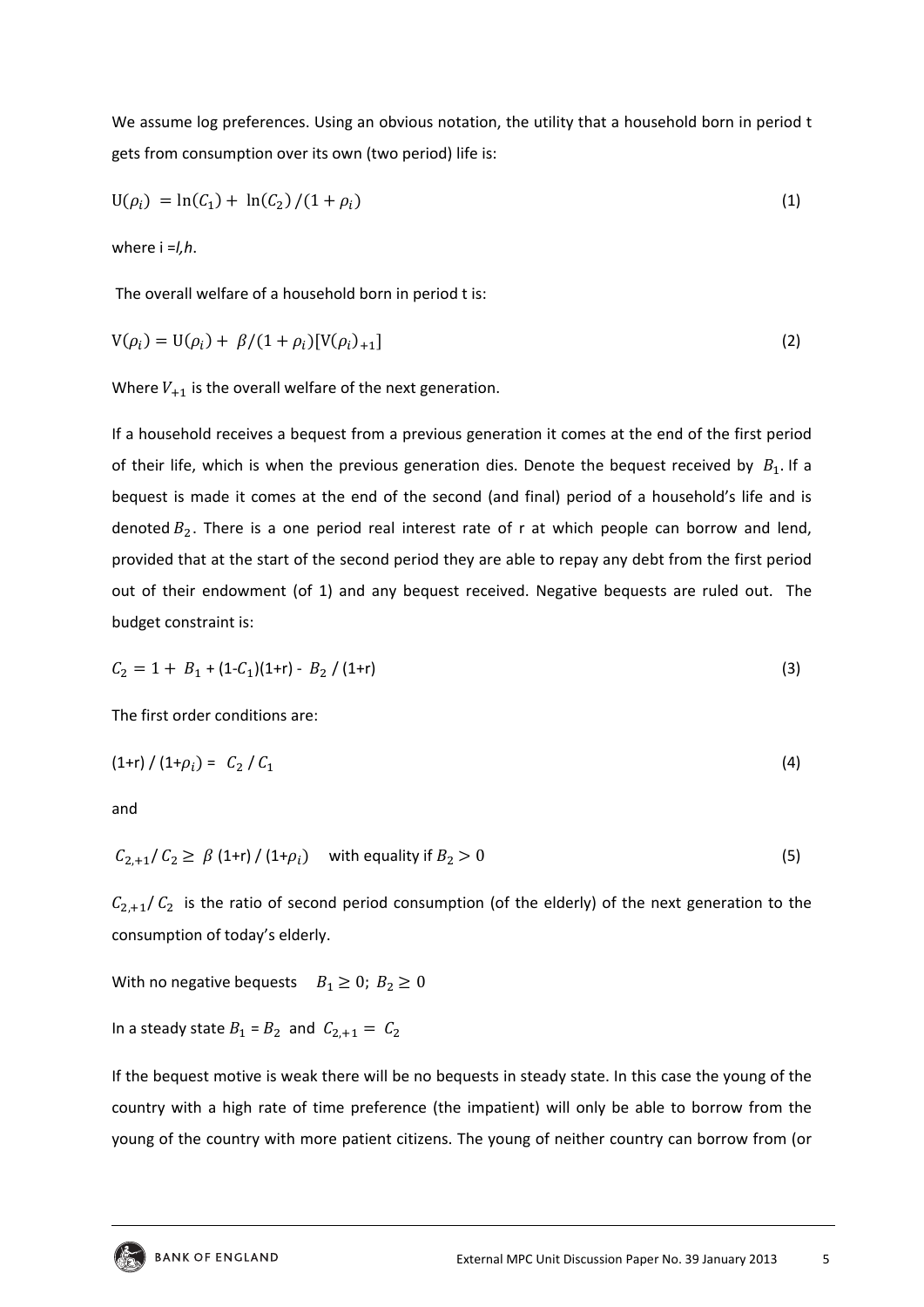lend to) the old because the old consume all their resources and would not lend to the young from whom repayments could only be left as bequests.

In this situation of zero bequests it is straightforward to show that the equilibrium interest rate is given by:

$$
r = \{2 / [1 / (1 + 1/(1 + \rho_h)) + 1 / (1 + 1/(1 + \rho_l))] - 1\}^{-1} - 1
$$
\n(6)

In this equilibrium young impatient households borrow from young people in more patient countries. Debt is repaid in the second period helping to finance the second period consumption of the patient which is higher than consumption by those patient households when they were young. In equilibrium the borrowing by the young in the typical impatient country must be equal to the lending of the young in the typical more patient country (since we are assuming there are an equal, and large, number of countries of each type).

For this to be an equilibrium we require that

$$
\beta / (1 + \rho_l) < 2 / [1 / (1 + 1/(1 + \rho_h)) + 1 / (1 + 1/(1 + \rho_l))]
$$
\n<sup>(7)</sup>

For there to be no bequests the bequest motive, relative to the time preference *of the more patient agents*, has to be below the threshold given by the right hand side of (7). If we start from a world where the bequest motive is this weak, and then gradually increase its intensity, we will move into a regime where the patient wants to leave a bequest. In such a steady state  $C_{2,+1} = C_2$  in both countries but equation (5) holds with equality in the country with patient households. We then have that:

$$
r = (1 + \rho_l) / \beta - 1 \tag{8}
$$

so that the interest rate is completely determined by the bequest motive and the rate of time preference of the more patient households. Note that it is not possible for households who are less patient to wish to make bequests in a steady state. This is because equation (5) cannot hold with equality for both the patient and impatient.

If we are in a steady state with bequests made in the more patient countries (which implies they are not made in the less patient countries) what is the impact of a government in a single country making a one-off allocation to the young financed by a tax on the young of the next generation? To answer this question we assume that the government has to pay whatever the global interest rate is on the debt it issues, and that this rate is not affected by its borrowing. (This is a natural assumption since we have assumed there are many countries, only one of which embarks on an expansionary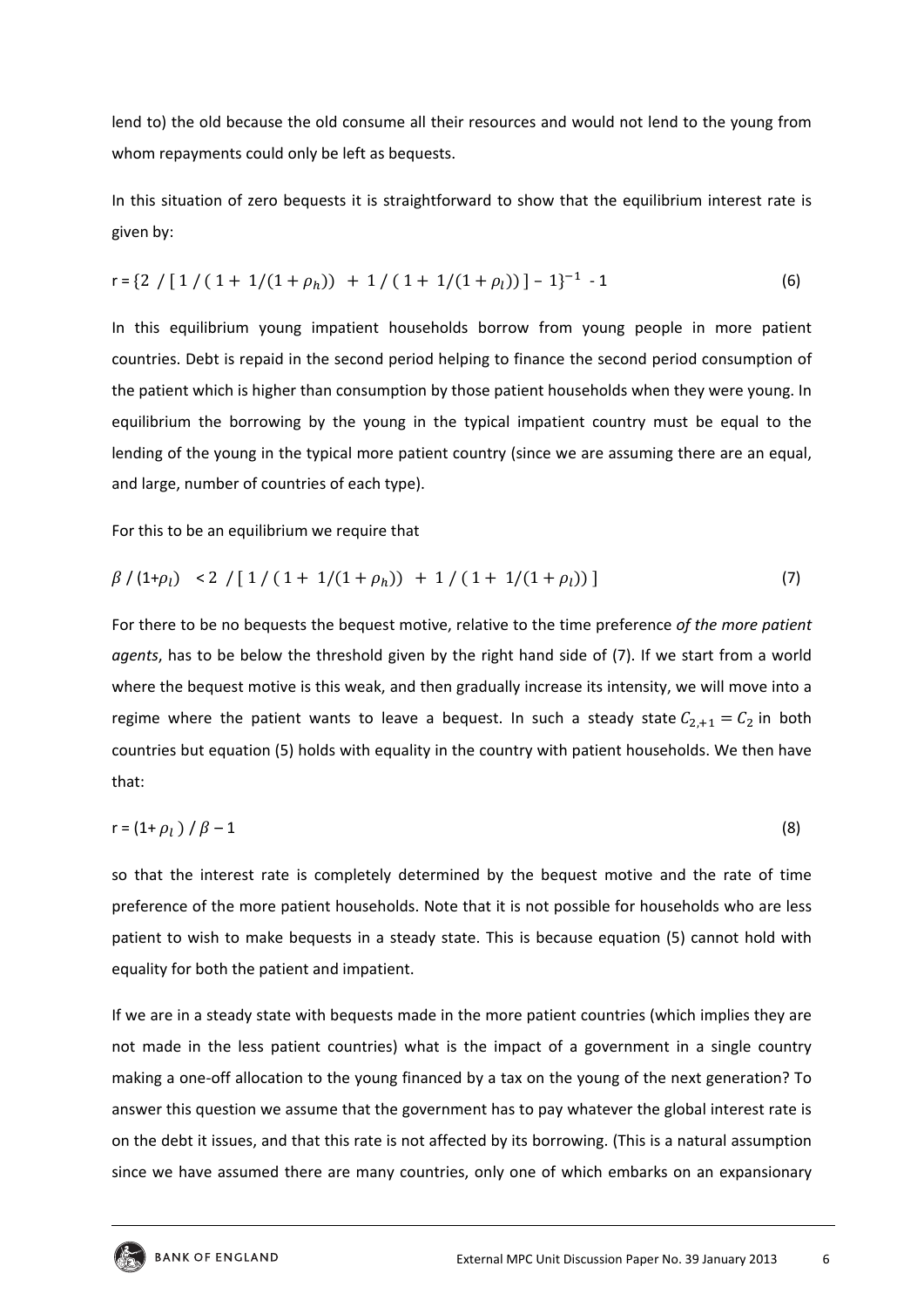fiscal policy). If this fiscal policy is followed in a country with patient households the answer is obvious and immediate: there is no impact on the spending of the young. They simply save the proceeds of the government handout and use that saving (with accumulated interest) to increase the bequest to the next generation so that they will be able to pay the taxes levied on them and enjoy the same consumption they would have. This is Ricardian equivalence which holds in a world where there are bequests. But if the fiscal action comes in a country with relatively impatient households consumption there will rise. This is because equation (5) must be a strict inequality in a country with less patient households. (It is an equality for households in patient countries, who are assumed to differ only in their rate of time preference). It immediately follows that consumption will be higher as a result of the fiscal policy. Today's young in the country with impatient households find their budget constraint relaxed because they can, effectively, pass on a negative bequest to the next generation who will face the taxes needed to pay off the government debt. The impatient young would treat a transfer from the government, to be paid by future taxes levied on a future generation, in the same way as a pure increase in their endowment. That would increase their immediate consumption by a multiple of  $\frac{1}{\left(1+\frac{1}{1+\rho_h}\right)}$  of the transfer. Thus the fiscal multiplier in an impatient country is positive – and is increasing in the rate of time preference – while that in a

patient country is zero.

It might be helpful to illustrate the nature of equilibria by making explicit assumptions about rates of time preference and bequest motives. Let us assume that each period in life lasts 30 years. If the annual rate of time preference for the patient is 2% and for the impatient is 7% then so long as the bequest parameter is less than 0.56 then there will be no bequests in any country. In this case the equilibrium interest rate (given by equation (6)), expressed at an annual rate, is very close to 4%. In this case the consumption of the young in impatient countries is about 116% of their endowment and that of the patient young is 84% of their endowment. If the bequest motive is above 0.56 then bequests will arise in economies with more patient households. If the bequest motive is, for example, 0.75 the equilibrium interest rate will fall from 4.0% (no bequest level) to 3.0%. The stock of bequests in patient countries is around 60% of the total endowment of the young. The impatient young now consume about 125% of their endowment. If the bequest parameter  $(\beta)$  is 1, so people care as much about their children's happiness as their own, the real interest rate falls to the rate of time preference of the patient (see equation (8)) – in our example 2%. In this case the stock of bequests is about 95% of the endowment of the young. It is of course possible for the bequest intensity to exceed unity – so that people attach more weight to the happiness of their children than

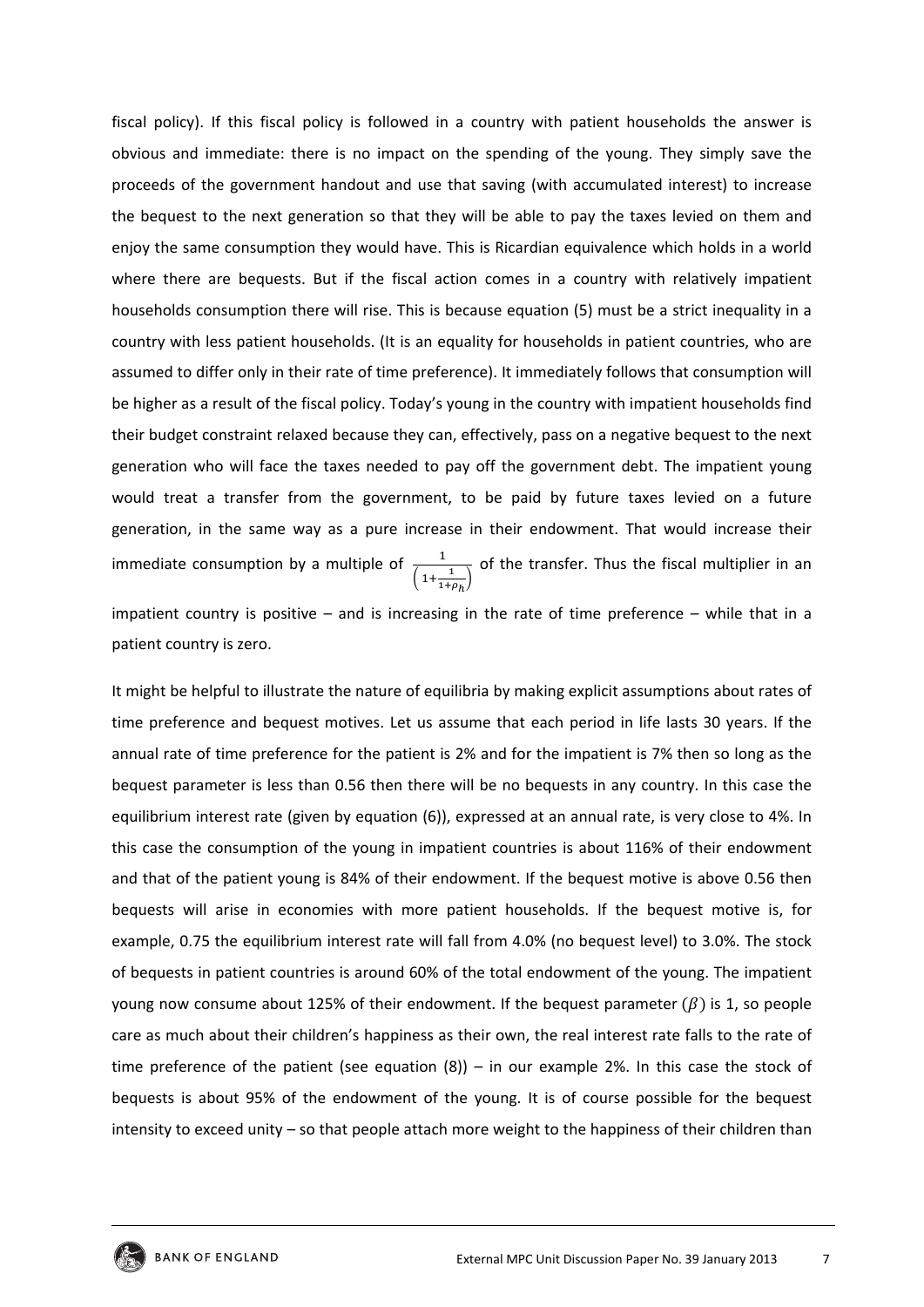to their own. If the bequest intensity is 1.34 the equilibrium real interest rate falls to 1%; if it is as high as 1.8 the interest rate falls to zero.

In all cases where the bequest motive is operative in more patient countries the fiscal multiplier is positive in impatient countries. With an annual rate of time preference of 0.07, and a period equal to 30 years, the consumption of the young in impatient countries rises by a multiple 0.88 of any fiscal transfer they receive  $(0.88 = 1/(1+1/(1.07^30))).$ 

#### **4. Empirical strategy**

The empirical evidence on fiscal multipliers comes from studies of four main types (DeLong and Summers, (2012)). The first relies on estimates obtained using structural models. The second aims to exploit natural experiments where significant changes in fiscal policy occur as a result of factors unrelated with the economic conjuncture, typically military build‐ups coinciding with wars as in Ramey and Shapiro (1998). The third type of study estimate structural VARs, following the lead of Blanchard and Perotti (2002) and Fatás and Mihov  $(2001)^1$ . Another type of evidence comes from studies that estimate "local multipliers", typically measured at a lower level than national aggregates such as in Nakamura and Steinsson (2011) who exploit the regional variation in spending for military projects in the US so as to isolate the effect of fiscal spending from any monetary policy response.

We will adopt the strategy used by Corsetti, Meier and Muller (2012) in their study of how the effects of government spending can vary depending on the economic environment. They employ a two-step estimation process inspired by Perotti (1999). The first step consists of estimating a policy rule that is used to identify exogenous shocks to government spending. In the second step, the spending shocks are used as an explanatory variable in a model for output or other macroeconomic variables of interest. The key advantage of this technique is that it allows us to control for the effects of a wide range of factors that have been identified as having an impact on the multiplier.

In the first-step regression government expenditure in country i  $(g_{t,i})$  is regressed on its past values  $(g_{t-zi})$ , two lags of log per-capita GDP  $(y_{t-zi})$ , one lagged value of a forward-looking indicator of economic conditions ( $\text{cli}_{t-1}$ ), the debt to GDP ratio at the beginning of the period ( $b_{t-1,i}$ ), a trend and a constant. Dummy variables capture characteristics of the economy including the exchange rate regime, strained public finances and the presence of a financial crisis:

 $g_{t,i} = \phi_i + \eta_i t$  rend<sub>t</sub> +  $\vartheta_{i,1} g_{t-1,i} + \vartheta_{i,2} g_{t-2,i} + \sigma_{i,1} y_{t-1,i} + \sigma_{i,2} y_{t-2,i} + \omega_i c l i_{t-1,i} + \mu_i b_{t-1,i} +$  $\rho_{i,1} \rho_{e,1} + \rho_{i,2} \text{strain}_{t-1,i} + \rho_{i,3} \text{cross}_{t-1,i} + e_{t,i}$  (9)

 $1$  See for example Corsetti and Müller (2006), Kim and Roubini (2008).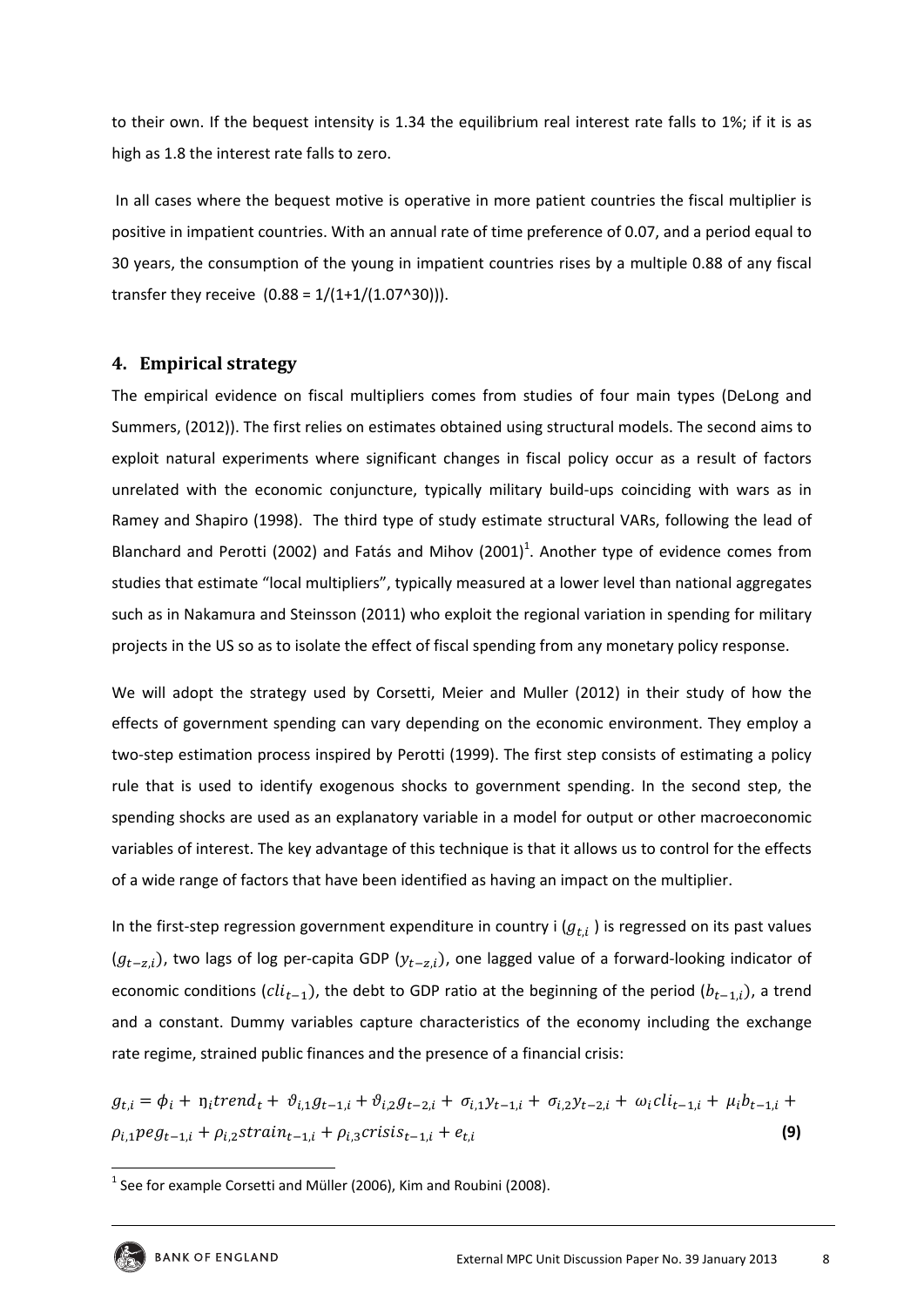$\hat{e}_{t,i}$  is therefore interpreted as a fiscal shock. In the second step the estimated fiscal shock  $\hat{e}_{t,i}$  is used to measure the impact of government expenditure on output and other macroeconomic variables. We will estimate a version of their second-step model where we also include current and lagged values of an interaction term made up of the fiscal shock  $\hat{e}_{t,i}$  multiplied by country specific measures of the rate of time preference  $(\tau_i)$ . The model we estimate takes the following form:

$$
x_{t,i} = \alpha_i + \beta x_{t-1,i} + \gamma \hat{e}_{t,i} + \gamma_1 \hat{e}_{t-1,i} + \gamma_2 \hat{e}_{t-2,i} + \gamma_3 \hat{e}_{t-3,i} + \delta(\hat{e} * d_{t,i}) + \delta_1(\hat{e}_{t-1,i} * d_{t-1,i}) + \delta_2(\hat{e}_{t-2,i} * d_{t-2,i}) + \delta_3(\hat{e}_{t-3,i} * d_{t-3,i}) + \theta(\hat{e} * \tau) + \theta_1(\hat{e}_{t-1,i} * \tau_i) + \theta_2(\hat{e}_{t-2,i} * \tau_i) + \theta_3(\hat{e}_{t-3,i} * \tau_i) + \varphi d + \varphi_1 d_{t-1,i} + \varphi_2 d_{t-2,i} + \varphi_3 d_{t-3,i} + u_{t,i}
$$
\n(10)

where  $x_{t,i}$  indicates the macroeconomic variable of interest (either output or private consumption) and  $d_{t,i}$  is a dummy variable signalling a certain feature of the economic environment (presence of a financial crisis, weak public finances and whether the exchange rate is pegged).

In Corsetti, Meier and Müller (2012) equation (10) is estimated using a simple least squares dummy variable (LSDV) estimator. We check that a fixed effects specification is preferable over a pooled OLS model and also use a Hausman test to assess whether a random effects model is more efficient.

Nickell (1981) shows that the LSDV estimator is not consistent in finite T for autoregressive panel‐ data models such as (10). This inconsistency arises because the autoregressive term in the model is correlated with the error term in the regression. Judson and Owen (1996) estimate that in a panel where T is around 30, as in our case, the bias of estimated coefficients typically lies between 3% and 20%. A number of solutions have been proposed since Nickell's contribution. Some rely on Generalised Method of Moments (GMM) techniques. Judson and Owen (1996) compare LSDV and GMM approaches and recommend using corrected LSDV estimates unless T is very large because GMM's performance improves much more rapidly as T increases. Given that a T of 30 is not very large we will follow the procedure outlined by Bruno (2005) to obtain bias-corrected estimates of the LSDV coefficients (LSDVC). For completeness we also report point estimates and standard errors obtained using GMM as they are found to be significantly more reliable than simple LSDV. We find that GMM estimates differ only marginally from the LSDVC estimates.

#### **Data**

Date on country specific rates of time preference are from Wang, Rieger and Hens (2011). They conducted a large‐scale survey across 45 countries, asking common questions to around 6000 young people. The proportion of patient respondents was calculated using the answers to the following question: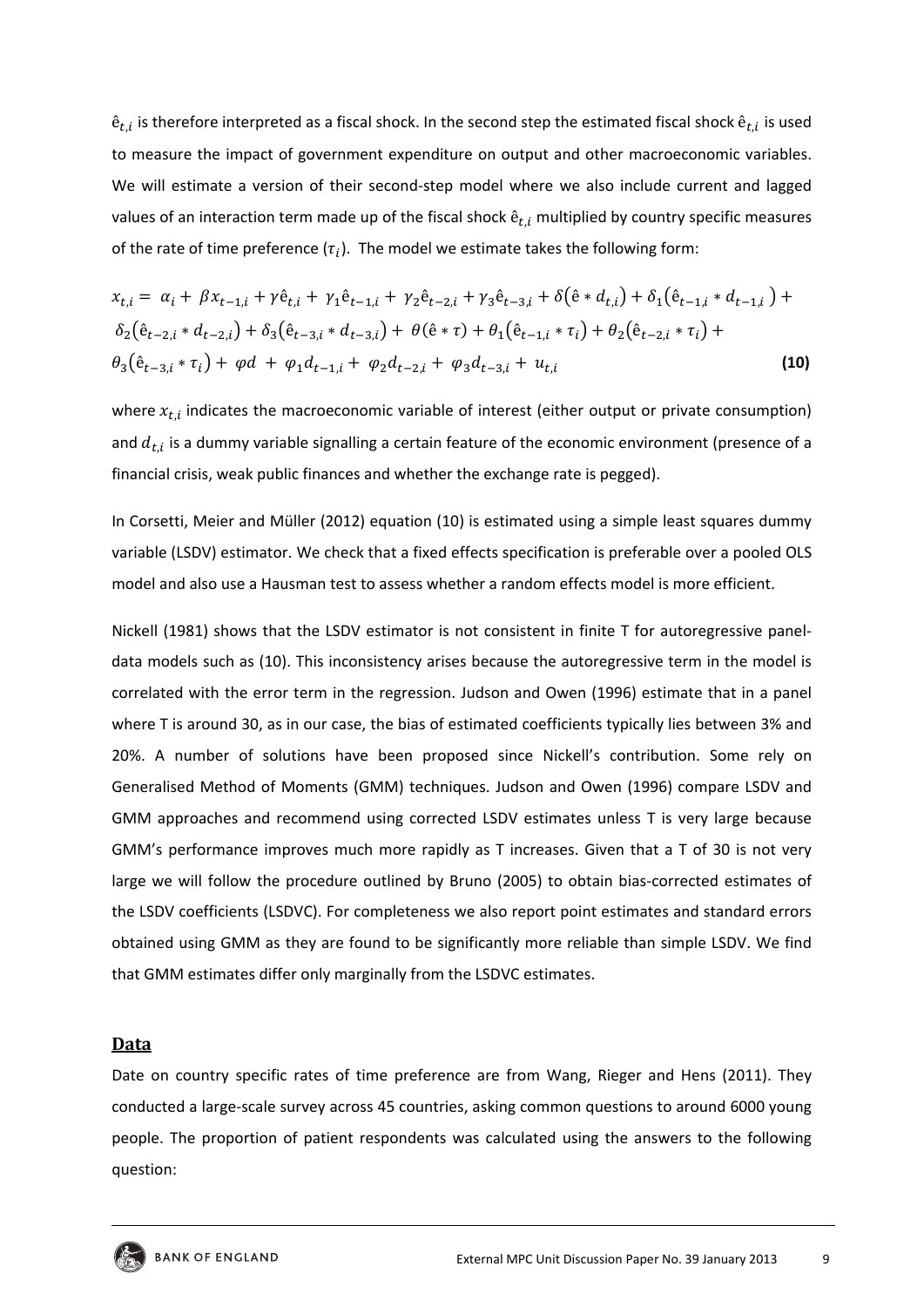"Which offer would you prefer?"

A – a payment of \$3400 this month

B – a payment of \$3800 next month





The implied rate of return from waiting was nearly 12% over one month, which translates into an annualised return of 280%. This is enormously higher than interest rates that any investor could reasonably expect to achieve in the countries we focus on, where monthly interest rates at the time of the survey were very low and fairly similar. Because of this similarity in nominal interest rates across the developed countries we focus on it is very unlikely that the differences in survey responses across countries significantly reflect differences in rates of return available on bank deposits or loans.

*Source: Wang, Rieger and Hens (2011)*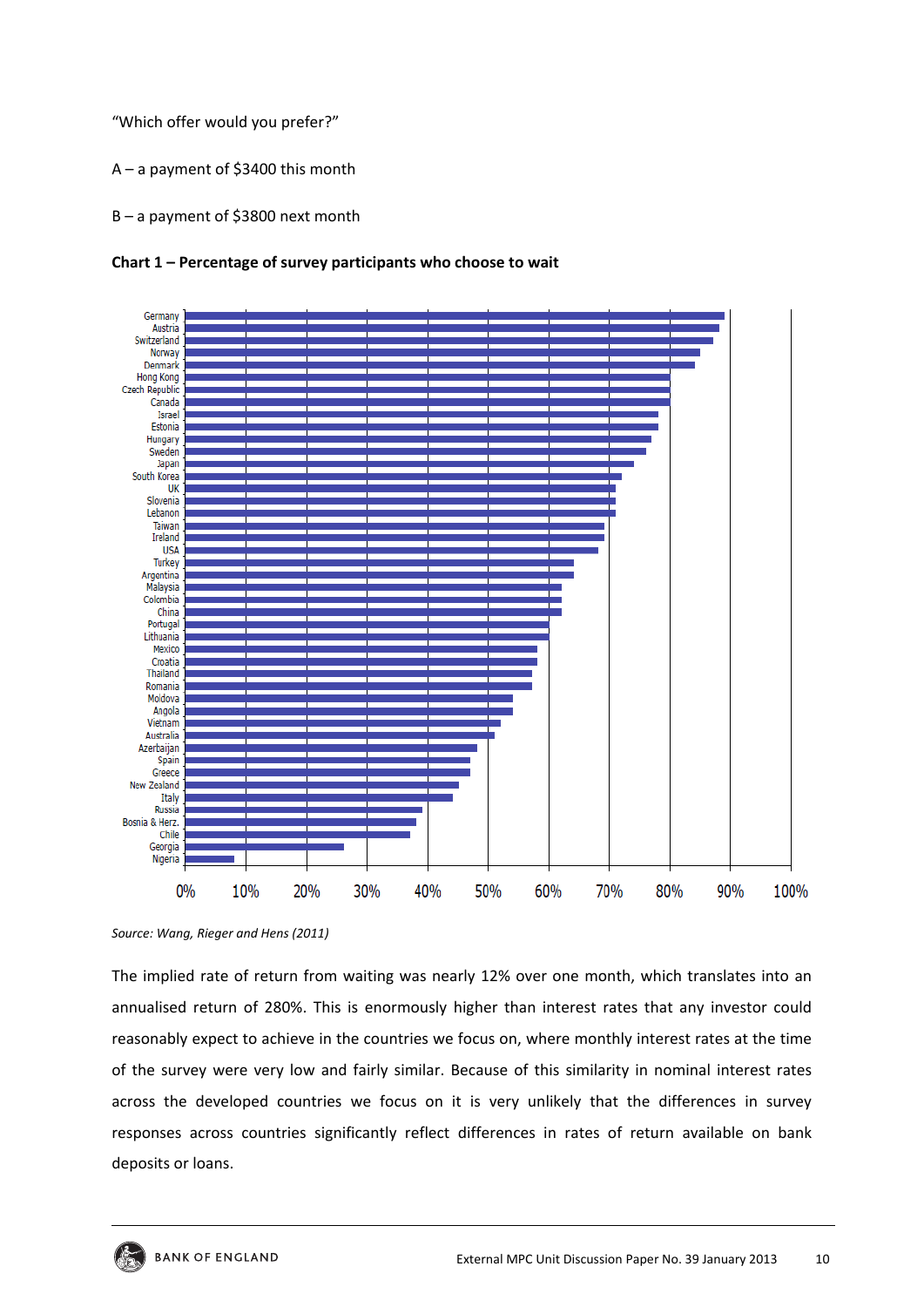The data from the survey show a substantial heterogeneity of responses across countries. Chart 1 shows the percentage of participants in each country who choose to wait (that is prefer option B). Germany and Austria are at the top of the ranking with nearly 90% of patient respondents. In Italy and Spain there are less than 50% of patient respondents. The four countries had similar short-term interest rates and their longer term sovereign bond yields differed by minimal amounts at the time of the surveys (in 2010).

Wang, Rieger and Hens (2011) perform multivariate regressions where the dependent variable is the proportion of respondents who choose to wait. They attempt to explain its variability using economic variables (inflation, the interest rate and GDP growth), individual characteristics (individualism, uncertainty avoidance and long term orientation) and cultural origin. They find that belonging to different cultural groups, as defined by Chhokar, Brodbeck and House (2007)<sup>2</sup>, has a large and statistically significant relationship with the proportion of respondents choosing to wait after controlling for a range of macroeconomic and demographic factors, including access to credit (see Chart 2).



**Chart 2 – Percentage of 'patient' respondents by region**

*Source: Wang, Rieger and Hens (2011)*

<sup>&</sup>lt;sup>2</sup> The cultural groups are: Africa, Anglo/American, Germanic/Nordic, East Asia, Latin America, Latin Europe, Eastern Europe, Middle East.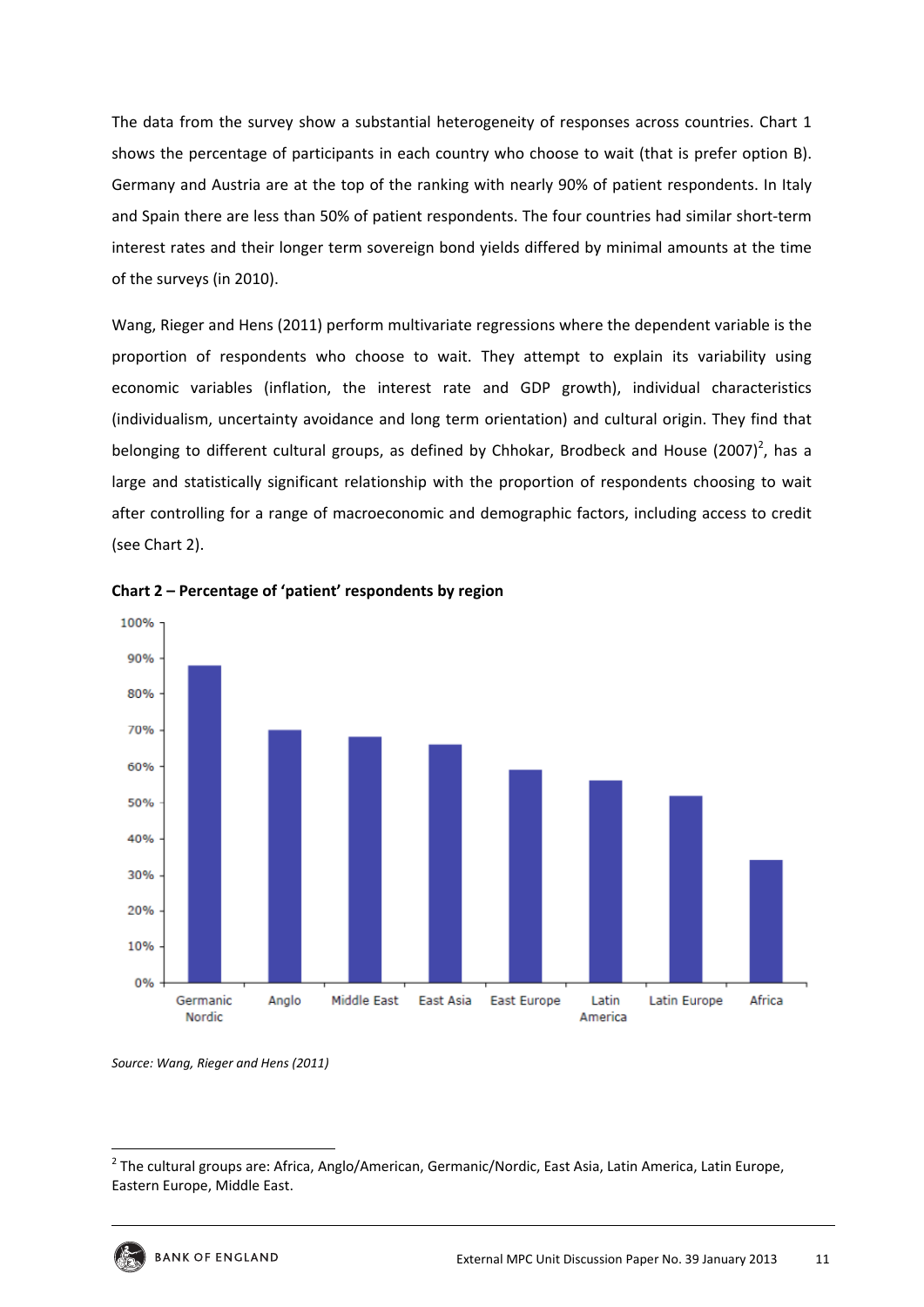Wang, Rieger and Hens' (2011) survey contains other results that we use. Survey respondents were asked the following questions:

Please consider the following alternatives

- A. a payment of \$100 now
- B. a payment of \$X in one year from now.

X has to be at least  $\zeta$ , such that B is as attractive as A.

Please consider the following alternatives

- A. a payment of \$100 now
- B. a payment of \$X in ten years from now.

X has to be at least  $\zeta$  , such that B is as attractive as A.

With these questions about 87% of respondents reported an implicit discount rate which was higher over the 1-year period than over 10-year, in line with previous empirical findings<sup>3</sup>. This violates the assumption of the classical utility model which assumes that time preference between adjacent time periods is constant. The quasi-hyperbolic discount model can better account for these observations. It is typically defined as follows:

$$
u(x_0, x_1, ..., x_T) = u(x_0) + \sum_{t=1}^{T} \beta \delta^t u(x_t)
$$
\n(11)

where β measures the degree of 'present bias' and  $\delta$  is a long-term discount factor. When both lie between 0 and 1 people tend to be more patient in the long run than in the immediate future. Wang, Rieger and Hens' (2011) use responses about the reported future value of cash payments at the 1 and 10‐year horizon to derive the values of β and δ from the following expressions:

$$
100 = \beta \delta X_{1 \text{year}}, \tag{12}
$$

$$
100 = \beta \delta^{10} X_{10year} \tag{13}
$$

We will use the estimated (country averages) of  $\beta$  and  $\delta$  in our empirical work.

We note that it is not possible to distinguish between survey answers that simply reflect pure time preferences and responses that might also reflect a lack of trust in the questioner. But for our purposes that may not be crucial. Suppose that higher reported time preferences (as measured by the proportion of impatient respondents) were in part being driven by a lack of trust in the promise

  $3$  See for example Thaler (1981) and Benzion, Rapoport and Yagil (1989).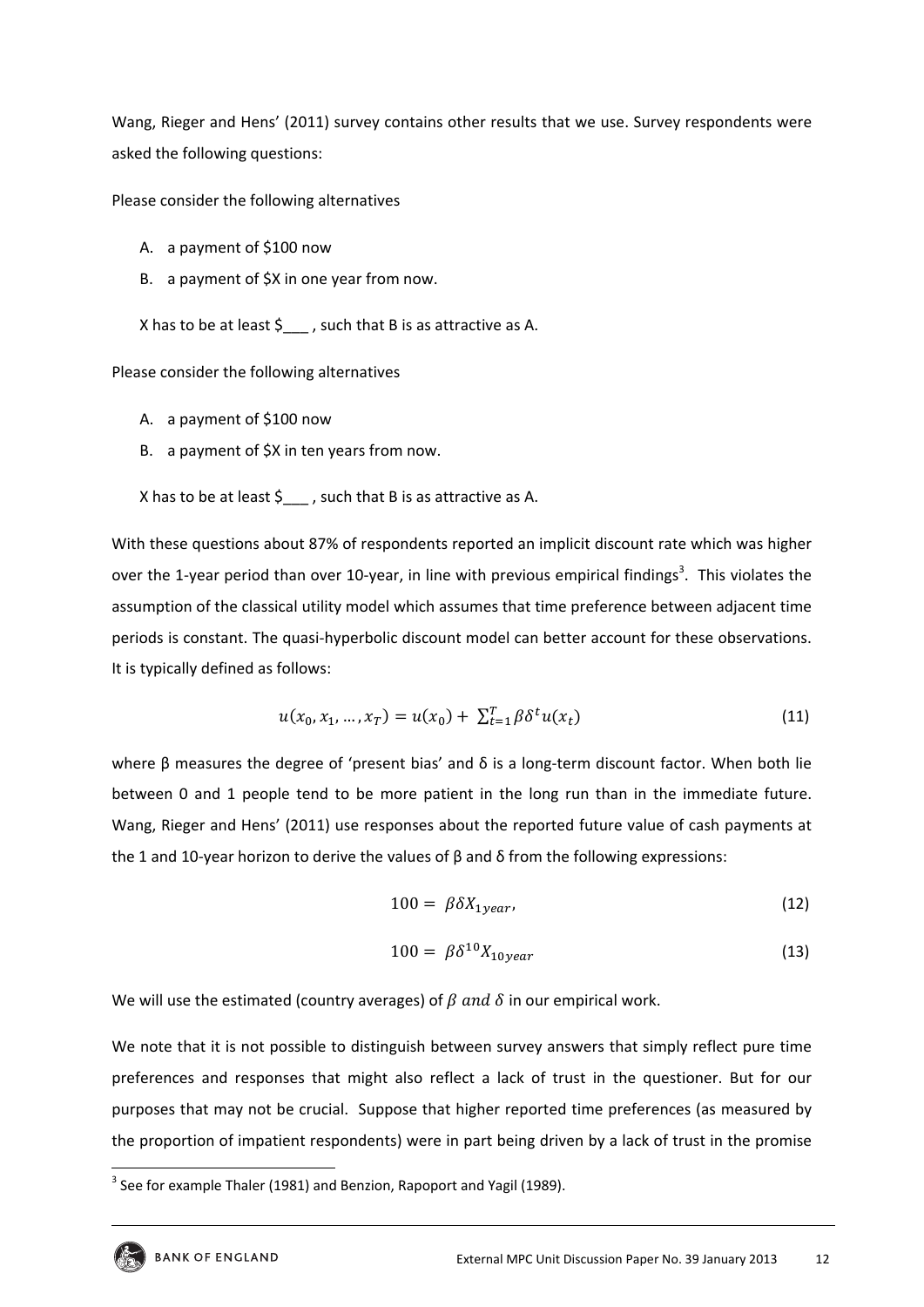to provide a higher payment at a later date. In terms of the impact on multipliers any discounting of future possible tax rises or tax cuts that comes from scepticism about government promises might have a similar affect to discounting the impact due simply to a high rate of time preference.

#### **Other data employed**

We use the panel dataset employed by Corsetti, Meier and Müller (2012) where full sources for the macroeconomic data used is given. We include 13 countries: Australia, Austria, Canada, Denmark, Ireland, Italy, Japan, Norway, Portugal, Spain, Sweden, the United Kingdom, and the United States. The time‐period covered is 1975‐2008. The number of countries is constrained by data availability because a minimum of 20 yearly observations is required to obtain reliable estimates of fiscal shocks in the first-step regression. The aggregate expenditure variables are expressed in logs; the trade balance as a % of GDP; inflation and the interest rates are in percent.

The classification of exchange rate regimes are from Iltzezki, Mendoza and Vegh (2011). Financial crises are identified by Reinhart and Rogoff (2008) and Reinhart (2010). Weak public finances are defined as a government debt to GDP ratio of 100% or a budget deficit of 6% as in Corsetti, Meier and Müller (2012).

In order to verify whether the relationship we estimate between reported time preferences and the government expenditure multiplier are robust to the technique and dataset employed, we also used multiplier estimates from the OECD (Economic Outlook Interim Report 2009). OECD staff conducted a survey of multiplier estimates for a cross-section of countries provided by central banks, governments and academic sources. The averages obtained were adjusted for the degree of openness of the country on the basis of sensitivity estimates made by the OECD.

#### **5. Empirical results**

The key results are summarised in Table 1. (Full tables of results are shown in Appendix tables A.2‐ A.4).

We initially estimate (10) including the proportion of patient respondents as the measure of time preference. The sign on the coefficients on current and lagged values of the interaction term of fiscal shocks multiplied by the proportion of patient respondents ( $\hat{e}_{t,i} * \tau_i^w$  ) suggests that the more patient a country's population is the smaller the government expenditure multiplier will be.

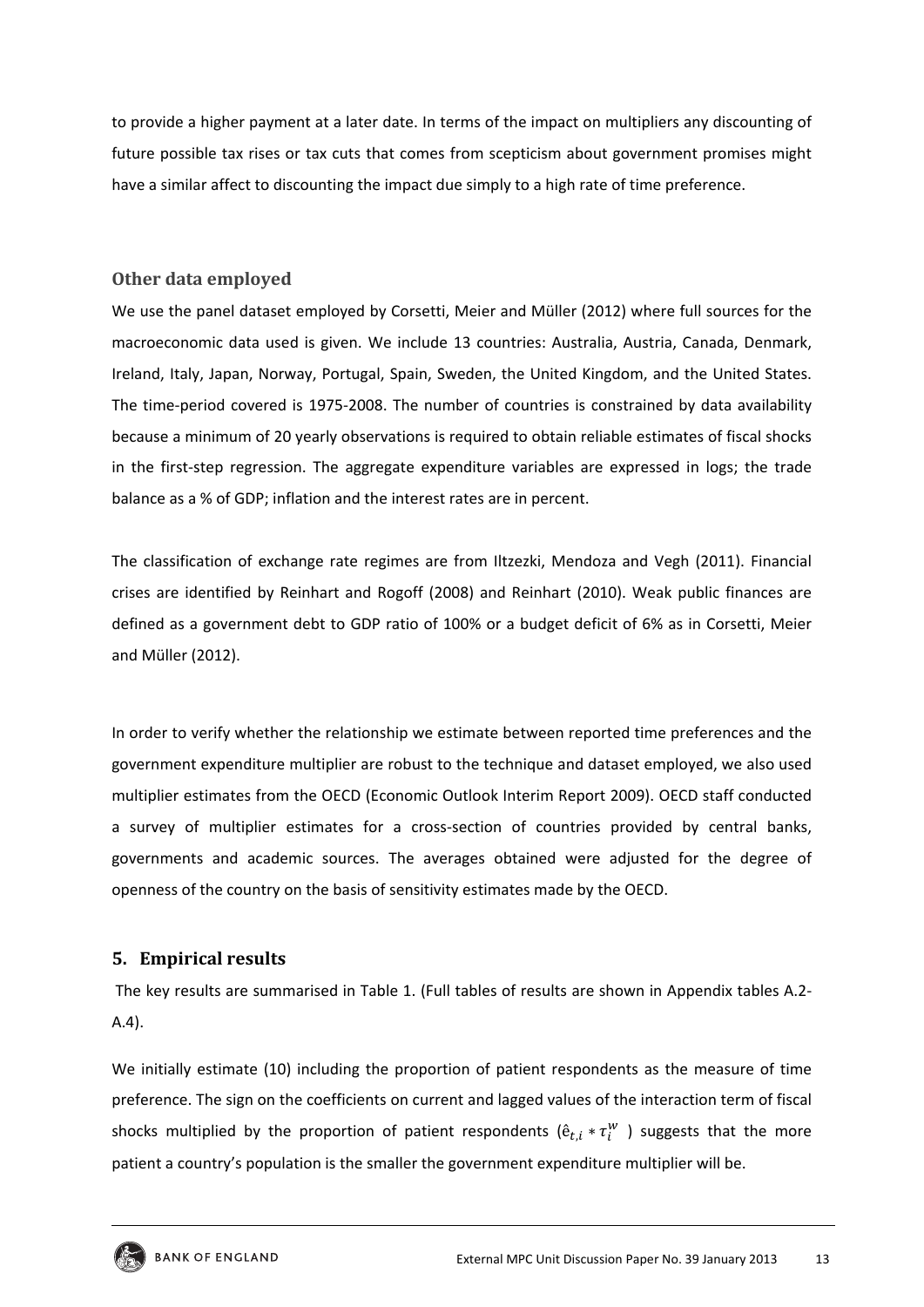Both the dependent variable (private consumption or output) and the explanatory variable of interest (fiscal shocks multiplied by the proportion of patient respondents) are expressed in log levels<sup>4</sup> and therefore the coefficients estimated can be interpreted as elasticities. A simple linear combination of the coefficients on current and lagged values of  $\hat{\mathsf{e}}_{t,i} * \tau_{i}^{w}$  suggests that the effect of a change in the share of patient respondents by 10 percentage

points would result in the ratio  $\sum_{j=0}^{4} \Delta C(t+j)$  $\sum_{j=0}^{4} \Delta G(t+j)$  being higher by about 0.35 according to the LSDVC and GMM estimates. A simple F-test for the joint significance of the coefficients easily rejects the

null that their sum is equal to zero at the 95% confidence level.

When we estimate a version of the model replacing private consumption with output as the dependent variable, we find that the 4‐year cumulative government expenditure multiplier (defined

as 
$$
\frac{\sum_{j=0}^{4} \Delta Y(t+j)}{\sum_{j=0}^{4} \Delta G(t+j)}
$$
, would be 0.4-0.5 higher as a result of a change in the share of patient

respondents by 0.1. In this model specification all the coefficient estimates on the time preference interaction terms are both jointly and individually statistically significant with the exception of the furthest lag. These results suggest that if a typical country has a government expenditure multiplier of 1 and a share of patient respondents of 0.7, then a country that is identical but has a share of patient respondents of 0.6 would be expected to have a multiplier of 1.4‐1.5. Given that the standard deviation of the share of patient respondents in the sample of 45 countries surveyed is 0.17, this sensitivity is substantial<sup>5</sup>.

Wang, Rieger and Hens (2011) obtained country-level estimates of the present bias and long-term discount factors employing a semi‐hyperbolic discount model. We find that the impact of present bias on the multiplier is large and significant whilst the coefficients on the long-term discount factor are not significant individually or jointly. Hence we drop the long-term discount factor from the version of the model we discuss here but report a summary of the relevant coefficients estimated for both specifications in Table 1. We estimate that a present bias discount factor lower by 0.1 (meaning that individuals display more present bias) is associated with the private consumption response to a change in government expenditure being greater by nearly 1 (a whole unit). The government expenditure multiplier is estimated to increase by nearly 0.8 when the present bias discount factor falls by only 0.1.

<sup>&</sup>lt;sup>4</sup> To be clear, the fiscal shock is expressed in logs and then multiplied by the share of patient respondents.

<sup>5</sup> The subsample we used in our estimates had a mean of 0.69 and S.D. of 0.15. Please see Appendix Table A.1 for a range of summary statistics.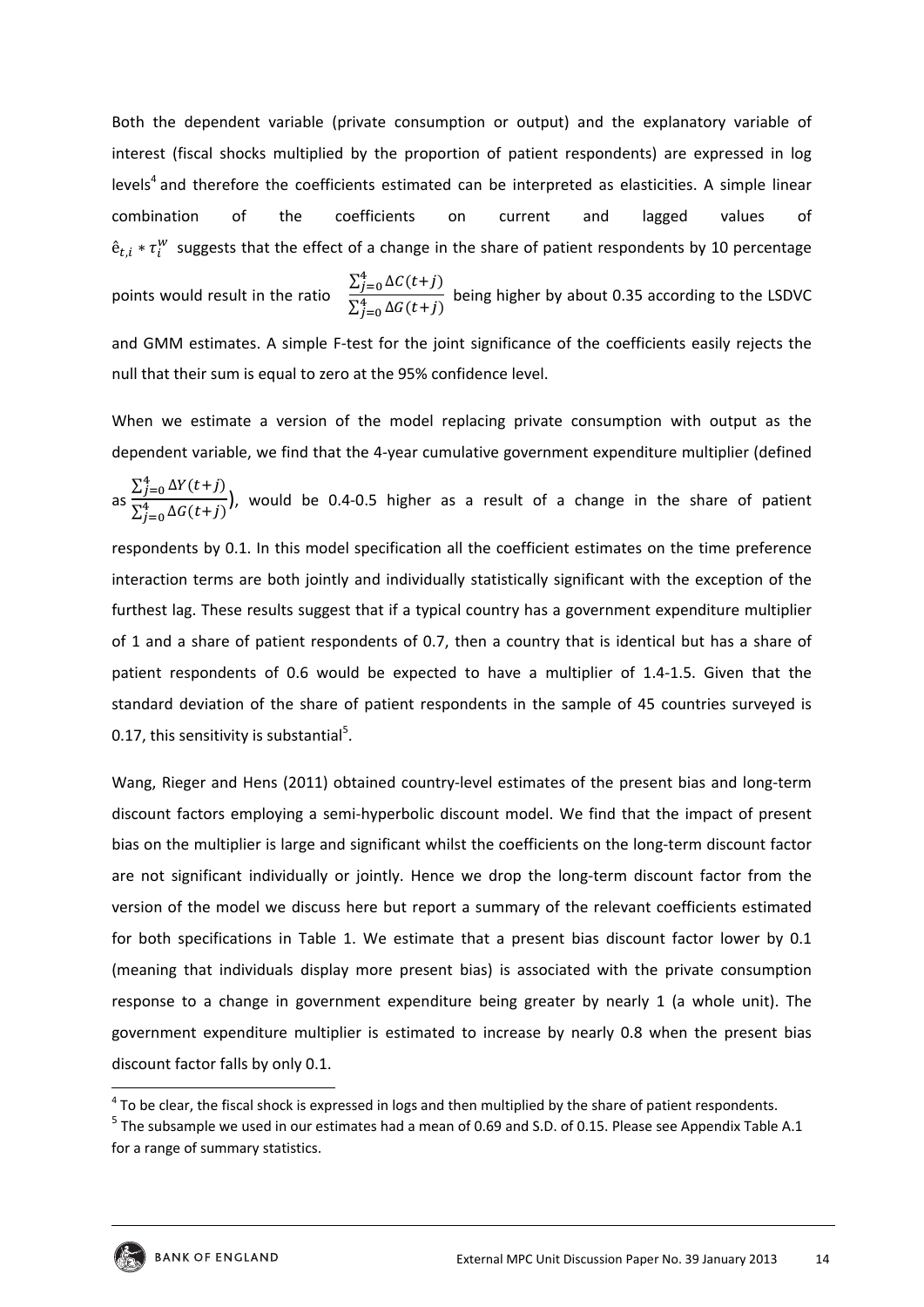These magnitudes might seem large but it helps to relate the results to the simulations carried out by Galí, López‐Salido and Vallés (2007). One might think of the share of impatient respondents in the survey results we use as being an estimate of the proportion of hand-to-mouth consumers. Galí, López‐Salido and Vallés (2007) estimate that a 10 percentage points increase in the share of hand‐ to-mouth consumers would cause the consumption multiplier to be higher by about 0.07 in a model with competitive labour markets and 0.3 when labour markets are assumed to be less competitive. These are estimates of impact multipliers and should be compared with the coefficient on the first lag of the time preference interaction term. Our results fall somewhere in between these two estimates. Our estimated coefficient on the share of patient respondents interaction term implies that a 10 percentage points shock to time preferences changes the multiplier by just over 0.1.

We also assessed the relationship between time preferences and the OECD estimates of fiscal multipliers. The main problem in doing so is the scarcity of fiscal multiplier estimates for a wide range of countries. Matching the data on reported time preferences and that on fiscal multipliers we obtain a cross‐section dataset of 21 observations.

We estimated the following cross-section model using OLS:

$$
M = \alpha + \beta \times \omega + \varepsilon \tag{14}
$$

Where M is a vector of OECD estimated fiscal multipliers,  $\omega$  is a vector of the shares of patient respondents, and  $\alpha$  is a constant.

Both theory and empirical evidence suggests that the magnitude of the multiplier depends on other factors that are not controlled for in (4). For example, the textbook Mundell-Fleming model suggests that government spending can be successful in stimulating output under fixed exchange rates but ineffective under flexible exchange rates and the empirical work of Iltzetzki, Mendoza and Vegh (2011) supports this view. In light of this we also estimated a richer specification:

$$
M = \alpha + \beta \times \omega + \gamma \times FOREX + \delta \times OPER + \varepsilon
$$
\n(15)

FOREX is a dummy variable that takes a value of 1 where the economy is under a fixed exchange rate regime. OPEN is a dummy variable that takes the value of 1 when the imports to GDP ratio is greater than 0.3.

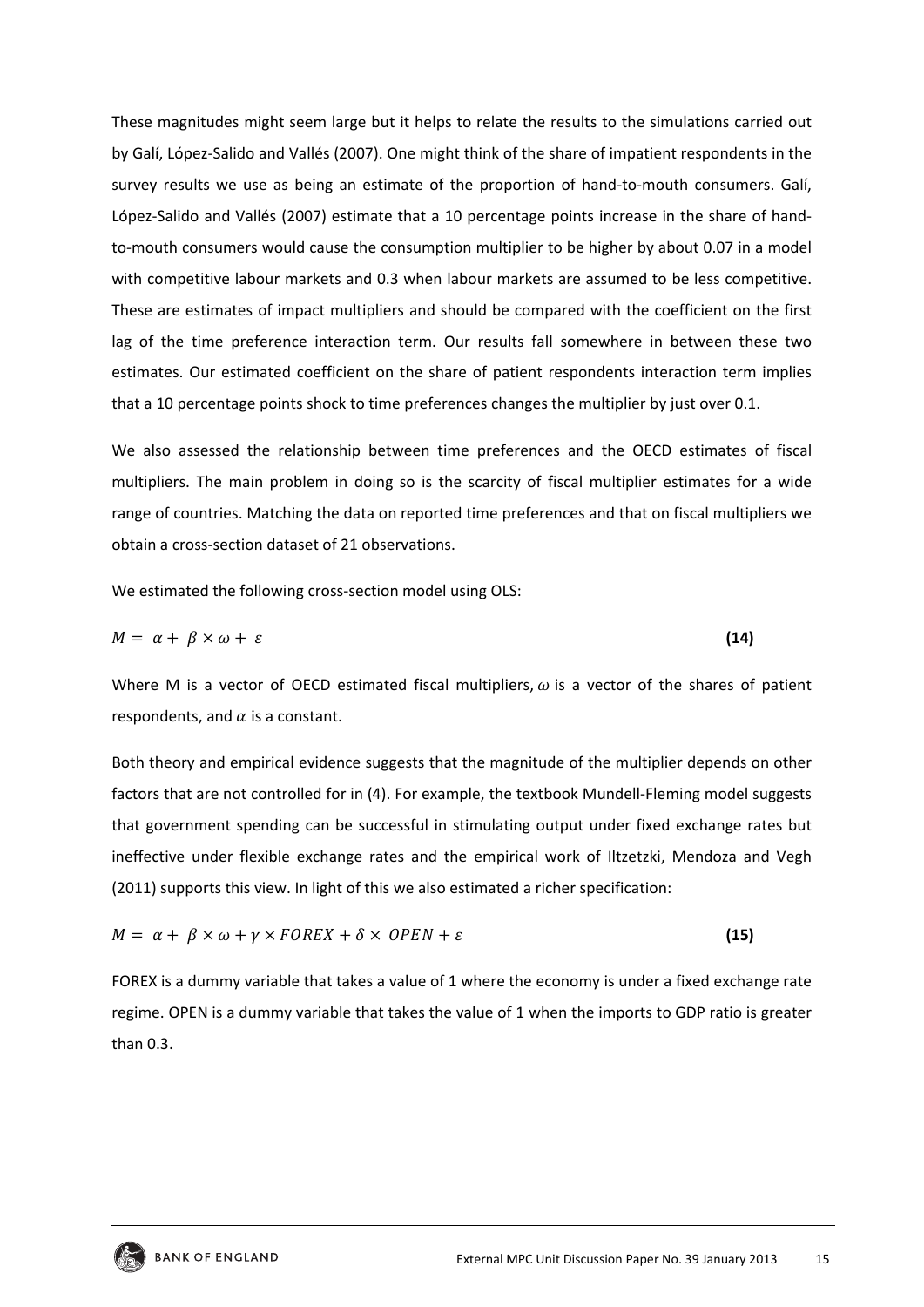#### **Table 1 – Summary of estimation results for the time preference terms**

|                                          |             |           |        | Consumption  |            |           | Output |            |           |        |                            |          |           |        |  |
|------------------------------------------|-------------|-----------|--------|--------------|------------|-----------|--------|------------|-----------|--------|----------------------------|----------|-----------|--------|--|
|                                          |             | LSDV      |        | <b>LSDVC</b> | <b>GMM</b> |           |        | LSDV       |           |        | <b>LSDVC</b><br><b>GMM</b> |          |           |        |  |
|                                          | Point est.  | <b>SE</b> | P >  t | Point est.   | Point est. | <b>SE</b> | P >  z | Point est. | <b>SE</b> | P >  t | Point est.                 | Point es | <b>SE</b> | P >  z |  |
| $\hat{\mathbf{e}}_{t,i} * \tau_i^w$      | $-1.26$     | 0.85      | 0.14   | $-1.53$      | $-1.57$    | 0.69      | 0.02   | $-1.41$    | 0.85      | 0.10   | $-1.51$                    | $-1.75$  | 0.68      | 0.01   |  |
| $\hat{\mathbf{e}}_{t-1,i}*\tau^w_i$      | $-1.24$     | 0.81      | 0.13   | $-1.44$      | $-1.48$    | 0.66      | 0.02   | $-1.11$    | 0.81      | 0.17   | $-1.14$                    | $-1.47$  | 0.64      | 0.02   |  |
| $\hat{\mathbf{e}}_{t-2,i} * \tau_i^w$    | $-0.85$     | 0.81      | 0.30   | $-0.99$      | $-0.99$    | 0.64      | 0.12   | $-0.86$    | 0.81      | 0.29   | $-1.22$                    | $-1.38$  | 0.63      | 0.03   |  |
| $\hat{\mathbf{e}}_{t-3,i} * \tau_i^w$    | 0.60        | 0.81      | 0.46   | 0.49         | 0.57       | 0.67      | 0.40   | $-0.24$    | 0.81      | 0.77   | $-0.33$                    | $-0.53$  | 0.66      | 0.43   |  |
|                                          | Consumption |           |        |              |            |           |        |            | Output    |        |                            |          |           |        |  |
|                                          |             | LSDV      |        | <b>LSDVC</b> | <b>GMM</b> |           |        | LSDV       |           |        | <b>LSDVC</b><br><b>GMM</b> |          |           |        |  |
|                                          | Point est.  | <b>SE</b> | P> t   | Point est.   | Point est. | <b>SE</b> | P >  z | Point est. | <b>SE</b> | P> t   | Point est.                 | Point es | <b>SE</b> | P >  z |  |
| $\hat{\mathbf{e}}_{t,i} * \tau_i^{pb}$   | $-3.32$     | 1.22      | 0.01   | $-3.62$      | $-3.59$    | 1.00      | 0.00   | $-4.21$    | 1.21      | 0.00   | $-4.68$                    | $-4.83$  | 0.97      | 0.00   |  |
| $\hat{\textbf{e}}_{t-1,i}*\tau_i^{pb}$   | $-2.87$     | 1.24      | 0.02   | $-2.95$      | $-2.91$    | 1.01      | 0.00   | $-2.60$    | 1.23      | 0.04   | $-2.23$                    | $-2.64$  | 0.98      | 0.01   |  |
| $\hat{\mathbf{e}}_{t-2,i} * \tau_i^{pb}$ | $-2.00$     | 1.22      | 0.10   | $-2.64$      | $-2.60$    | 0.99      | 0.01   | $-0.88$    | 1.20      | 0.47   | $-1.64$                    | $-1.70$  | 0.96      | 0.08   |  |
| $\hat{\textbf{e}}_{t-3,i}*\tau_i^{pb}$   | $-0.80$     | 1.19      | 0.50   | $-0.96$      | $-0.99$    | 1.00      | 0.32   | $-0.06$    | 1.17      | 0.96   | 0.13                       | 0.12     | 0.97      | 0.90   |  |
| $\hat{\mathbf{e}}_{t,i} * \tau_{i}^{lt}$ | 1.51        | 3.86      | 0.70   | $-0.58$      | $-1.01$    | 3.16      | 0.75   | $-2.25$    | 3.81      | 0.56   | $-4.21$                    | $-5.12$  | 3.08      | 0.10   |  |
| $\hat{\mathbf{e}}_{t-1,i} * \tau_i^{lt}$ | $-1.72$     | 3.74      | 0.65   | $-2.76$      | $-3.15$    | 3.06      | 0.30   | $-7.17$    | 3.68      | 0.05   | $-6.81$                    | $-7.19$  | 2.98      | 0.02   |  |
| $\hat{\mathbf{e}}_{t-2,i} * \tau_i^{lt}$ | 1.31        | 3.68      | 0.72   | $-0.15$      | 0.08       | 2.98      | 0.98   | 0.38       | 3.63      | 0.92   | $-2.07$                    | $-1.92$  | 2.91      | 0.51   |  |
| $\hat{\mathbf{e}}_{t-3,i} * \tau_i^{lt}$ | $-2.70$     | 3.50      | 0.44   | $-3.72$      | $-3.45$    | 3.00      | 0.25   | $-4.23$    | 3.45      | 0.22   | $-4.19$                    | $-3.59$  | 2.92      | 0.22   |  |

Where  $\tau^w_i$  is the share of patient respondents in country i;  $\tau^{pb}_i$  is the present bias parameter, which corresponds to  $\beta$  in (11);  $\tau^{lt}_i$  is the discount factor which corresponds to  $\delta$  in (11).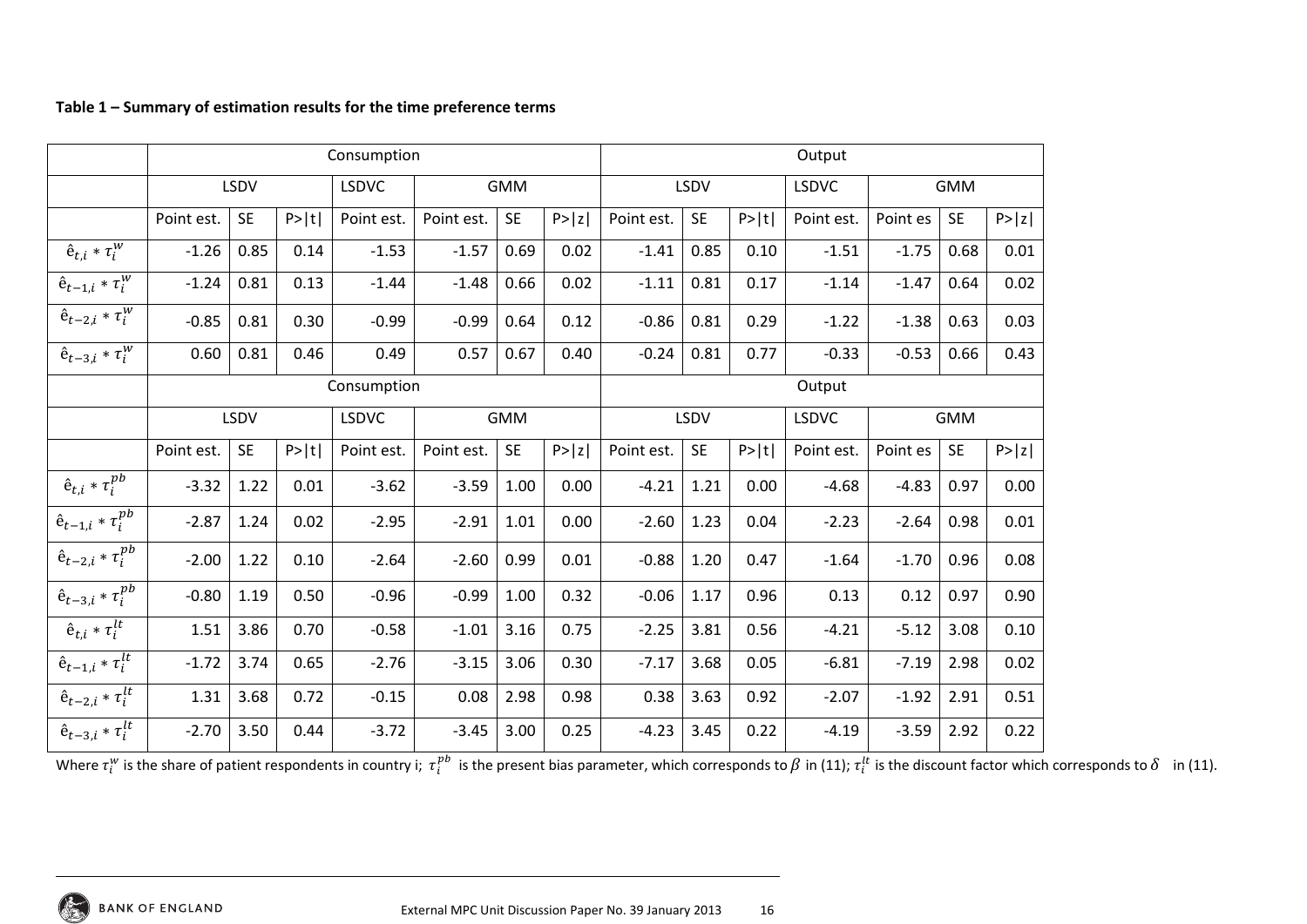|                                          |             |           |      | Consumption  |            |           | Output |             |           |      |              |            |           |        |
|------------------------------------------|-------------|-----------|------|--------------|------------|-----------|--------|-------------|-----------|------|--------------|------------|-----------|--------|
|                                          | <b>LSDV</b> |           |      | <b>LSDVC</b> | <b>GMM</b> |           |        | <b>LSDV</b> |           |      | <b>LSDVC</b> | <b>GMM</b> |           |        |
|                                          | Point est.  | <b>SE</b> | P> t | Point est.   | Point est. | <b>SE</b> | P >  z | Point est.  | <b>SE</b> | P> t | Point est.   | Point es   | <b>SE</b> | P >  z |
| $\hat{\mathrm{e}}_{t,i}*\tau_i^{pb}$     | $-1.26$     | 0.85      | 0.14 | $-1.53$      | $-1.57$    | 0.69      | 0.02   | $-1.41$     | 0.85      | 0.10 | $-1.51$      | $-1.75$    | 0.68      | 0.01   |
| $\hat{\mathbf{e}}_{t-1,i} * \tau_i^{pb}$ | $-1.24$     | 0.81      | 0.13 | $-1.44$      | $-1.48$    | 0.66      | 0.02   | $-1.11$     | 0.81      | 0.17 | $-1.14$      | $-1.47$    | 0.64      | 0.02   |
| $+ \hat{e}_{t-2,i} * \tau_i^{pb} +$      | $-0.85$     | 0.81      | 0.30 | $-0.99$      | $-0.99$    | 0.64      | 0.12   | $-0.86$     | 0.81      | 0.29 | $-1.22$      | $-1.38$    | 0.63      | 0.03   |
| $+ \hat{e}_{t-3,i} * \tau_i^{pb} +$      | 0.60        | 0.81      | 0.46 | 0.49         | 0.57       | 0.67      | 0.40   | $-0.24$     | 0.81      | 0.77 | $-0.33$      | $-0.53$    | 0.66      | 0.43   |

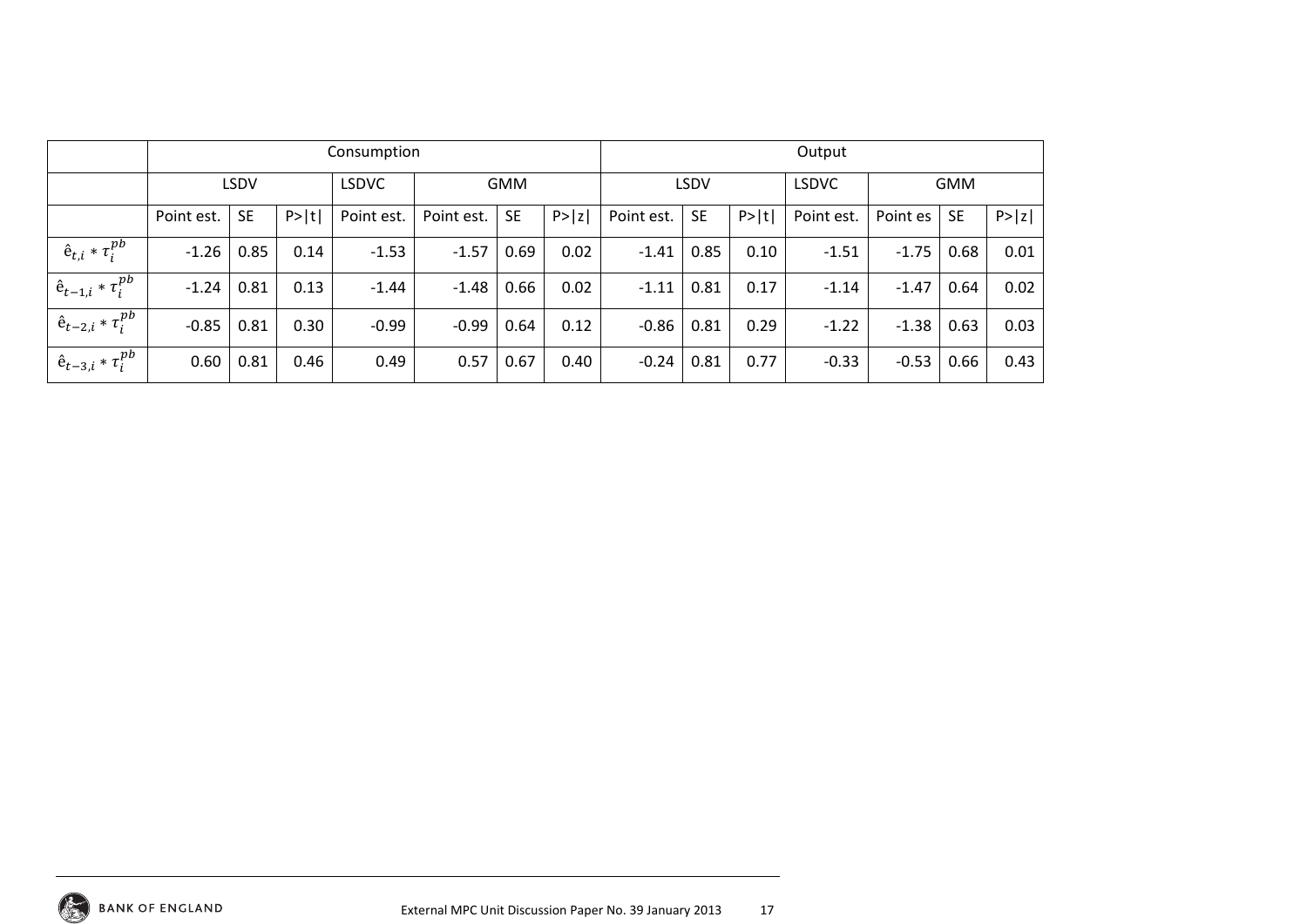Table 2 shows the results from the estimation of the two specifications of the model. The coefficient on the proportion of respondents who choose to wait is negative and statistically significant. This indicates that the higher the degree of patience reported in a given country the lower a fiscal multiplier we can expect to observe. The magnitude of the coefficient estimated however implies that a 10pp difference in the share of respondents choosing to wait is associated with a multiplier being only 0.03‐0.04 higher. This impact is considerably smaller than that we estimated earlier.

#### **TABLE 2**

|                | Equation (14) | Equation (15) |
|----------------|---------------|---------------|
| Wait           | $-.3933**$    | $-0.3235**$   |
| <b>FOREX</b>   |               | $-0.0757**$   |
| <b>OPEN</b>    |               | $-1621**$     |
| _constant      | $.7371**$     | $.8374**$     |
|                |               |               |
| R-squared      | .22           | .77           |
| Adj. R-squared | .18           | .73           |
| F-stat         | 5.39          | 18.8          |

\*\*Indicates statistical significance at the 95% confidence level.

The coefficient on the degree of openness of the economy is also negative and statistically significant at the 95% confidence level, in line with our expectations. It is somewhat more puzzling to observe that the presence of a fixed exchange rate regime appears to lower the size of the multiplier.

#### **6. Conclusions**

We estimate a large and statistically significant relationship between reported time preferences and the impact of government expenditure on private consumption and on output. We find that where consumers have a higher rate of time preference and are less patient the estimated multiplier effect tends to be greater. The magnitude of the impact of time preferences on the fiscal multiplier we have estimated are economically very substantial. It may be no accident that within Europe, and in the wake of the financial crisis and resulting sovereign debt crisis, those countries whose representatives seem most in favour of rapid fiscal consolidation – crudely speaking the Germanic and Northern European countries – are those where rates of time preference appear to be lowest.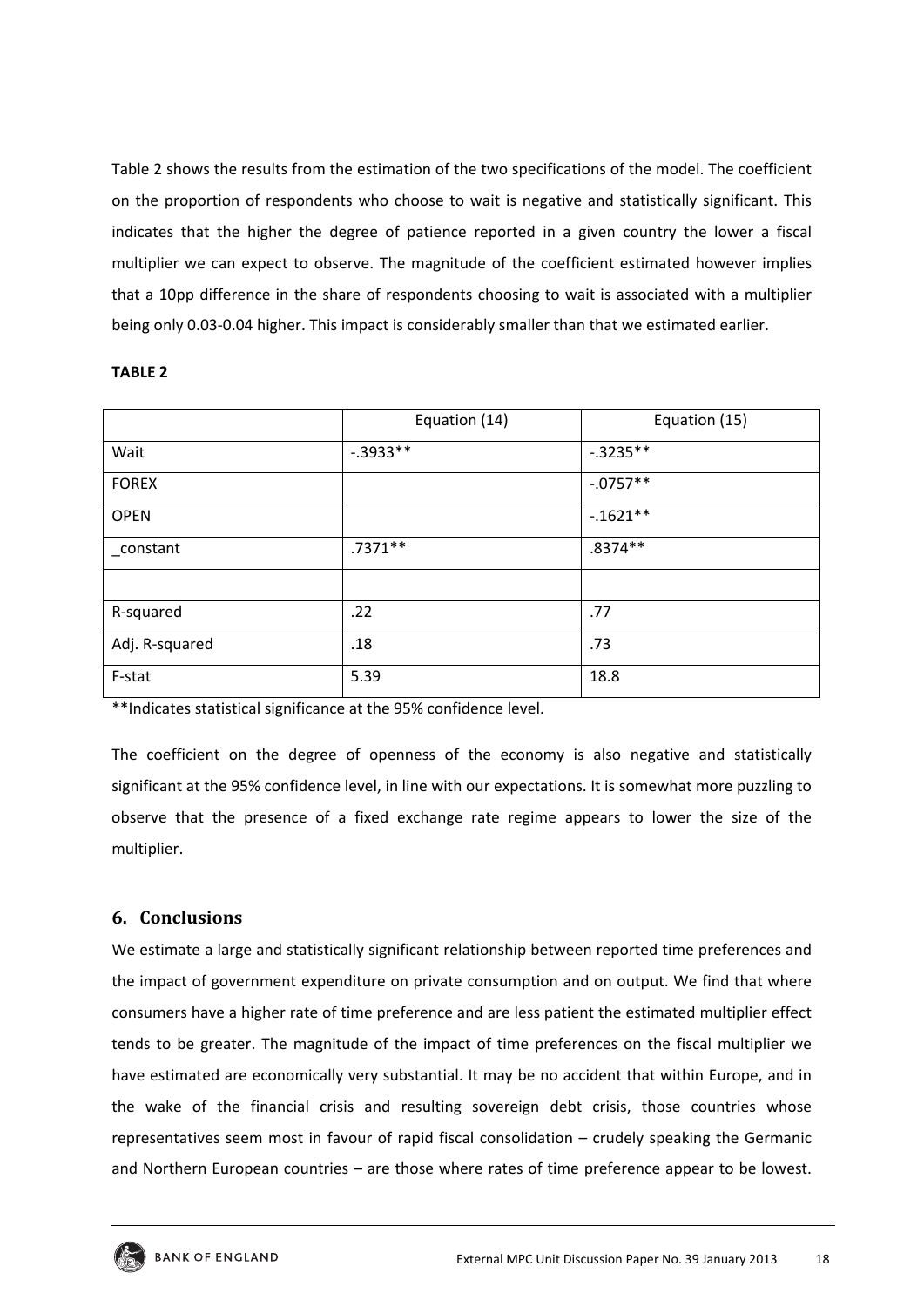The results reported here suggest that fiscal multipliers in those countries might also be low, and so the cost of fiscal consolidation there is also relatively low. But the countries in Europe where fiscal deficits and debt levels are highest are largely in the south, where average rates of time preference seem to be greatest and where fiscal multipliers – and so the cost of reducing deficits rapidly – would tend to be larger.

#### **References**

Acconcia, A., Corsetti, G. and Simonelli, S. 2011. Mafia and public spending: evidence from a quasi‐ experiment. Naples: Centre for Studies in Economics and Finance. Working Paper, 281.

Alesina, A. and Ardagna, S. 2010. Large Changes in Fiscal Policy: Taxes versus Spending. In: J.R. Brown, ed. 2010. *Tax Policy and the Economy*. Chicago and London: University of Chicago Press. Volume 24, 35‐68.

Barro, R.J. 1974. Are Government Bonds Net Wealth?. *Journal of political Economy*, 82(6), 1095‐ 1117.

Bayoumi, T. and Sgherri, S. 2006. Mr. Ricardo's Great Adventure: Estimating Fiscal Multipliers in a Truly Intertemporal Model. Washington, D.C.: International Monetary Fund. Working Paper 06 (168).

Benzion, U., Rapoport, A. & Yagil, J. 1989. Discount rates inferred from decisions: An experimental study. Management Science 35(3), 270‐284.

Blanchard, O. and Perotti, R. 2002. An Empirical Characterization of the Dynamic Effects of Changes in Government Spending and Taxes on Output. The Quarterly Journal of Economics, 117(4), 1329‐ 1368.

Bruno, G.S.F. 2005. Estimation and inference in dynamic unbalanced panel‐data models with a small number of individuals. Stata Journal, 5(4), 473‐500.

Buiter, W.H. 1981. Time Preference and International Lending and Borrowing in an Overlapping-Generations Model. *Journal of Political Economy*, Vol. 89, 4, 769‐797.

Campbell, J.Y. and Mankiw, N.G. 1990. Permanent income, current income, and consumption. *Journal of Business and Economic Statistics*, Vol. 8, No. 3, 265‐279.

Chhokar, J.S., Brodbeck, F.C. and House R.J. 2007. Culture and Leadership around the World: The GLOBE Book of In‐depth Studies of 25 Societies. Mahwah, NJ: Lawrence Erlbaum.

Corsetti, G., Meier, M. and Müller, G.J. 2012. What Determines Government Spending Multipliers?. Washington, D.C.: International Monetary Fund. Working Paper 12 (150).

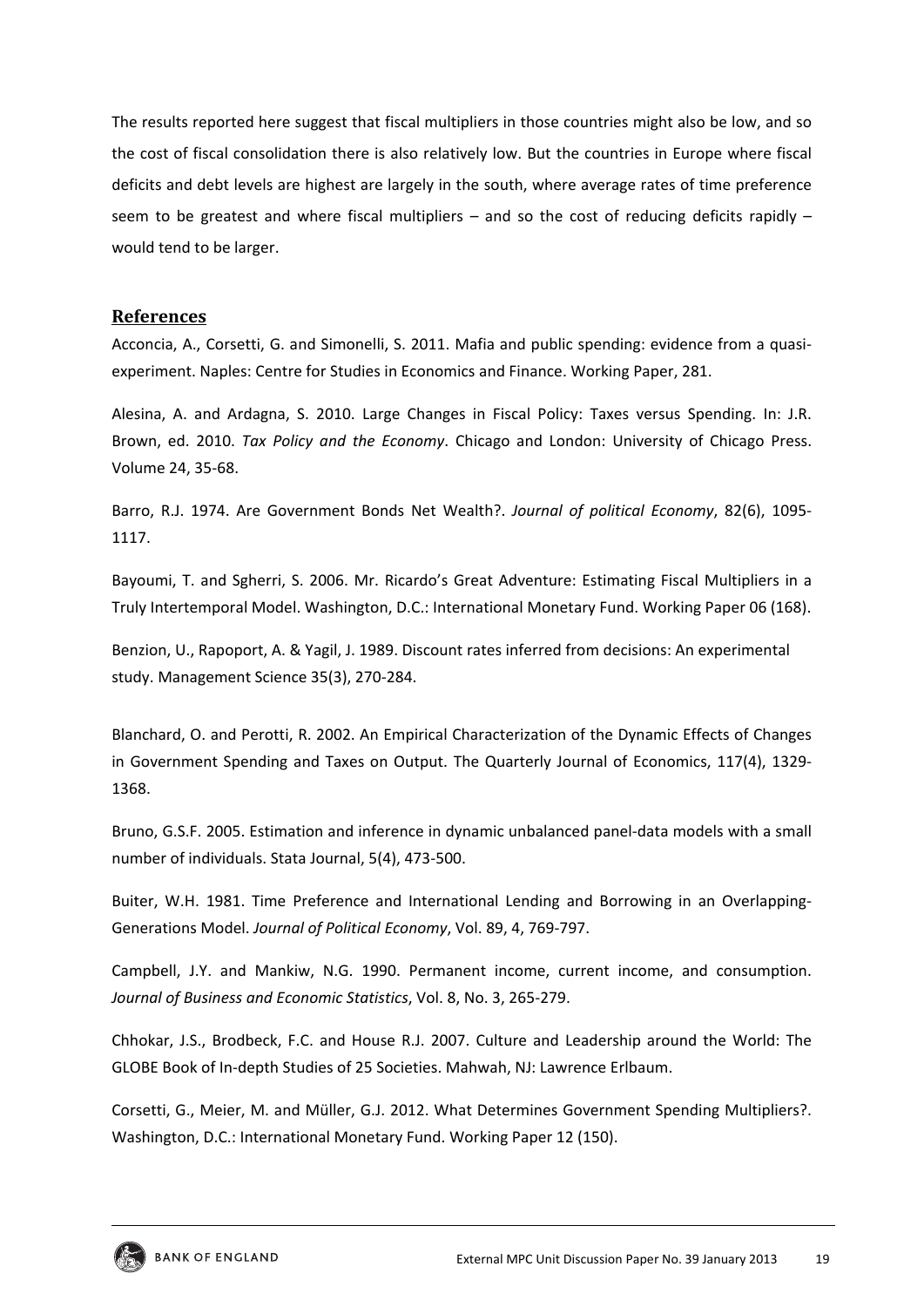Delong, J.B. and Summers, L.H. 2012. Fiscal Policy in a Depressed Economy. In: Brookings, *Papers on Economic Activity*. Washington, DC. Available at:

http://www.brookings.edu/~/media/Files/Programs/ES/BPEA/2012\_spring\_bpea\_papers/2012\_spri ng\_BPEA\_delongsummers.pdf [Accessed 15 July 2012].

Devries, P., Guajardo, J., Leigh, D. and Pescatori, A. 2011. A New Action‐based Dataset of Fiscal Consolidation. Washington, D.C.: International Monetary Fund. Working Paper 11(128).

Fatás, A. and Mihov, I. 2001. Government size and automatic stabilizers: international and intranational evidence. *Journal of International Economics*, 55 (1), 3 – 28.

Galí, J., López‐Salido, J.D. and Vallés, J. 2007. Understanding the effects of government spending on consumption. *Journal of the European Economic Association*, 5(1), 227‐270.

Giavazzi, F. and Pagano, M. 1990. Can Severe Fiscal Contractions Be Expansionary? Tales of Two Small European Countries. In: Blanchard, O.J. and Fischer, S. 1990. *NBER Macroeconomics Annual*. MIT Press: 75 – 122.

Ilzetzki, E., Mendoza, E.G. and Vegh, C.A. 2011. How Big (Small?) are Fiscal Multipliers?. Washington, D.C.: International Monetary Fund. Working Paper 11(52).

Johnson, D.S., Parker, J.A. and Souleles, N.S. 2006. Household Expenditure and the Income Tax Rebates of 2001. American Economic Review, 96 (5), 1589 – 1610.

Judson, R. and Owen, A. 1996. Estimating Dynamic Panel Data Models: A Practical Guide for Macroeconomists. Washington, D.C.: Federal Reserve Board.

Kim, S. and Roubini, N. Twin deficit or twin divergence? Fiscal policy, current account, and real exchange rate in the U.S. *Journal of International Economics*, 74(2), 362–383.

Nakamura, E. and Steinsson, J. 2011. Fiscal Stimulus in a Monetary Union Evidence from US Regions. Cambridge, MA: National Bureau of Economic Research. Working Paper 17391. Available at: http://www.nber.org/papers/w17391.pdf . [Accessed, 15 August 2012]

Nickell, S.J. 1981. Biases in Dynamic Models with Fixed Effects. Econometrica, 49(6), 1417‐1426.

Organisation for Economic Co‐operation and Development, 2009. *OECD Economic Outlook Interim Report*. Paris: Organisation for Economic Co‐operation and Development.

Perotti, R. 1999. Fiscal Policy in Good and Bad Times. *Quarterly Journal of Economics*, 114(4): 1399‐ 1436.

Ramey, V. 2011. Can government purchases stimulate the economy?. Journal of Economic Literature, 49:3 (September), 673‐685.

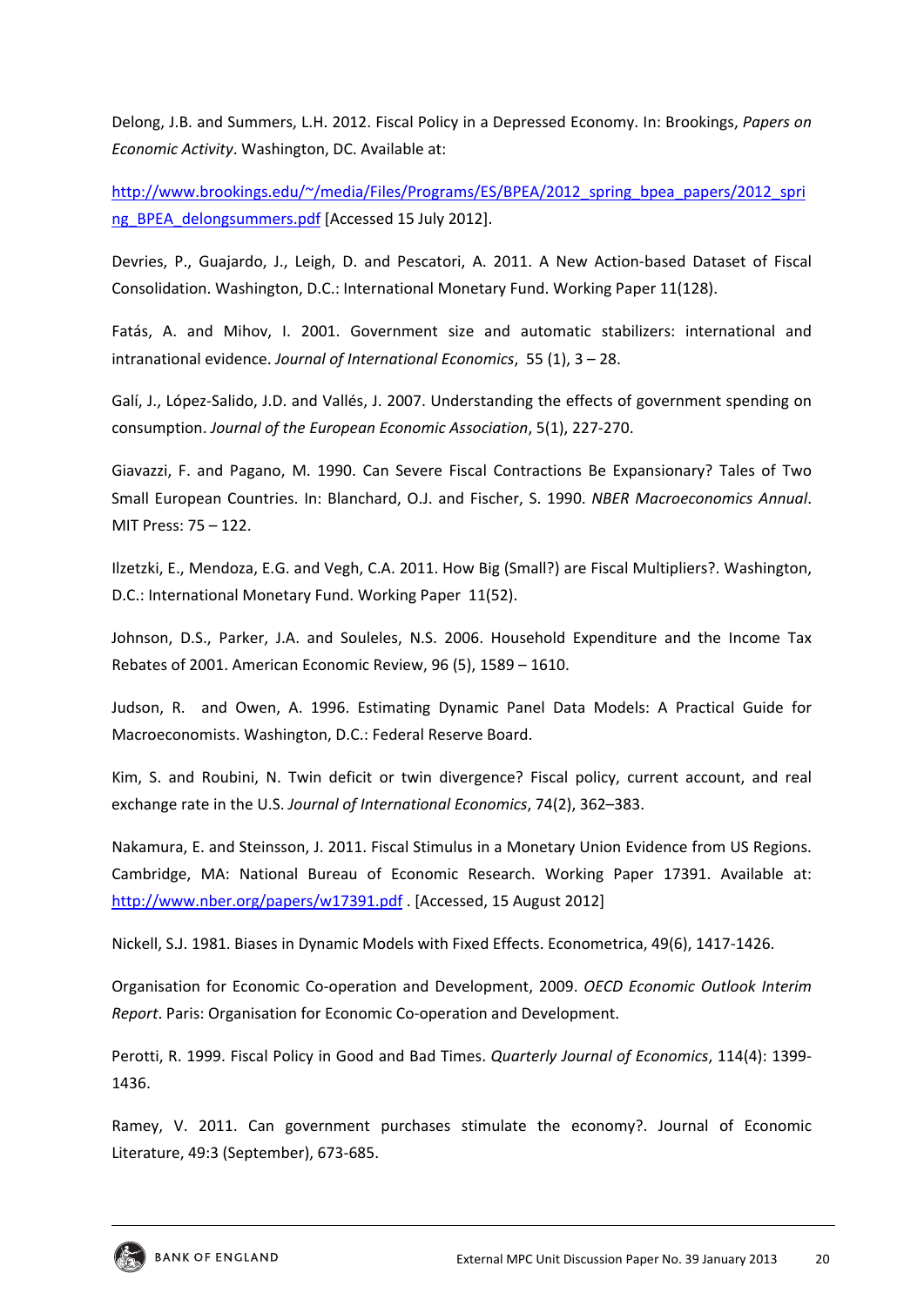Ramey, V.A. and Shapiro, M. 1998. Costly Capital Reallocation and the Effects of Government Spending. In: Carnegie Rochester Conference on Public Policy. Pittsburgh: Carnegie Mellon University.

Reinhart, C. This time is different chartbook: Country histories on debt, default, and financial crisis. Cambridge, MA: National Bureau of Economic Research. Working Paper 15815.

Reinhart, C. and Rogoff, K. Banking crises: An equal opportunity menace, 2008. Cambridge, MA: National Bureau of Economic Research. Working Paper 14587.

Roeger, W. and in't Veld, J. 2009. Fiscal Policy with Credit Constrained Households. European Commission Economic and Financial Affairs, Economic Papers, 357.

Romer, C.D. and Romer, D.H. 2010. The Macroeconomic Effects of Tax Changes: Estimates Based on a New Measure of Fiscal Shocks. *American Economic Review*: 100, 763‐801.

Spilimbergo, A., Symansky, S. And Schindler, M. 2009. Fiscal Multiplier. Washington, D.C.: International Monetary Fund. Available at: http://www.imf.org/external/pubs/ft/spn/2009/spn0911.pdf [Accessed 15 July 2012].

Thaler, R. H. (1981). Some empirical evidence on dynamic inconsistency. Economic Letter 8, 201‐207.

Wang, M., Rieger, M.O., and Hens, T. 2011. How Time Preferences Differ: Evidence from 45 countries. Oslo: Norwegian School of Economics. Available at:

http://www.google.it/url?sa=t&rct=j&q=wang%20rieger%20hens%20time%20preferences&source= web&cd=4&cad=rja&ved=0CD0QFjAD&url=http%3A%2F%2Fwww.nhh.no%2FAdmin%2FPublic%2FD WSDownload.aspx%3FFile%3D%252FFiles%252FFiler%252Finstitutter%252Ffor%252Fdp%252F2011 %252F1811.pdf&ei=y7NDUMPaHOLW0QXnhICoDQ&usg=AFQjCNGQfqQ9gd\_Lg\_qSsodf92m2j6yHV [Accessed 5 June 2012].

#### Appendix

**Table A.1 – Summary statistics for the time preference variables of the countries included in our regressions**

|                            | <b>Mean</b> | <b>Standard</b> | <b>Minimum value</b> | <b>Maximum value</b> |
|----------------------------|-------------|-----------------|----------------------|----------------------|
|                            |             | deviation       |                      |                      |
| Share of 'patient'         | 0.69        | 0.15            | 0.44                 | 0.88                 |
| respondents                |             |                 |                      |                      |
| Long-term discount         | 0.84        | 0.03            | 0.78                 | 0.90                 |
| factor                     |             |                 |                      |                      |
| <b>Present bias factor</b> | 0.73        | 0.1             | 0.60                 | 0.97                 |

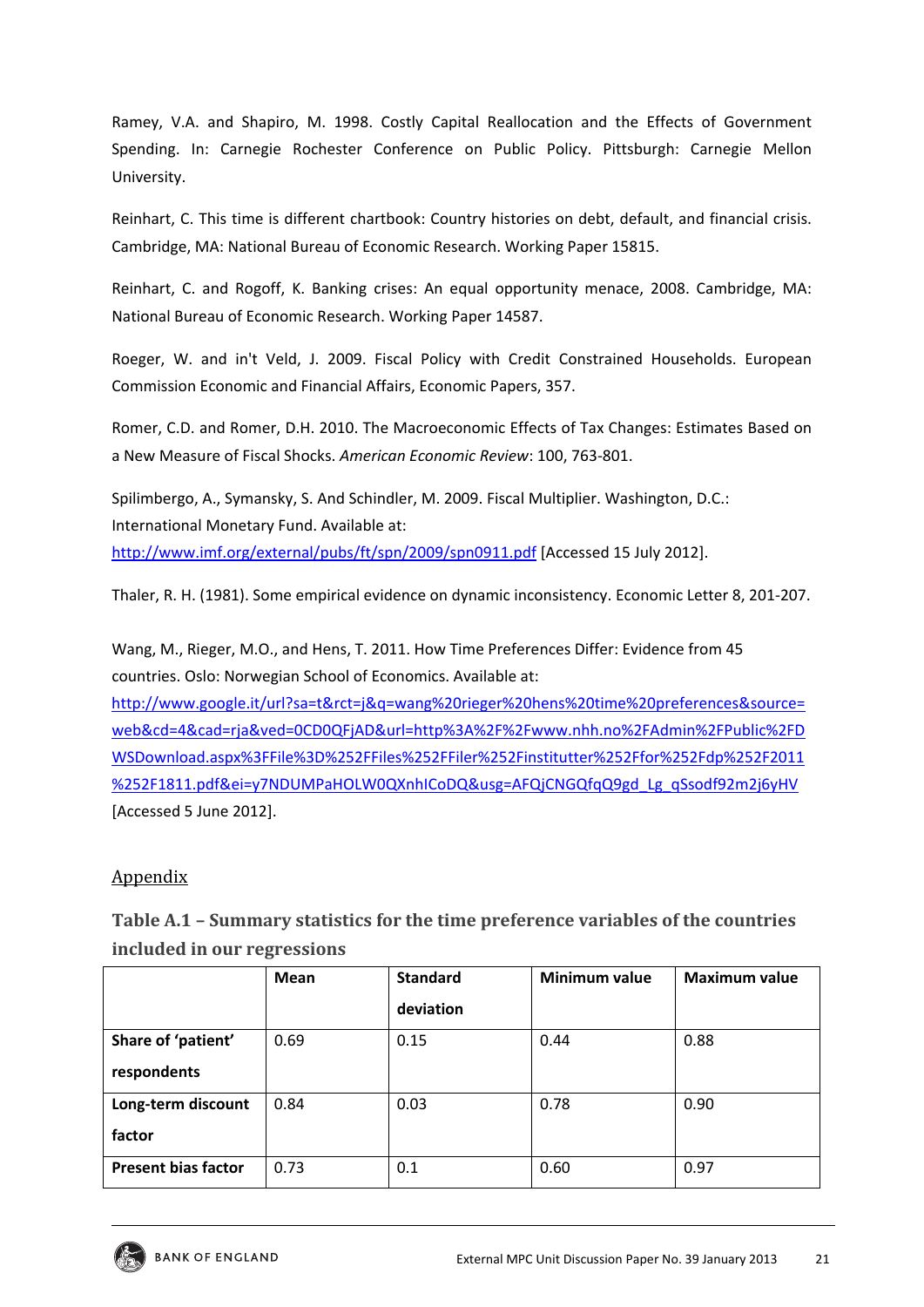| <b>DEPENDENT</b><br><b>VARIABLE →</b>              |         |           |        | Consumption |         |            | Output |         |           |        |              |         |            |      |
|----------------------------------------------------|---------|-----------|--------|-------------|---------|------------|--------|---------|-----------|--------|--------------|---------|------------|------|
|                                                    |         | LSDV      |        | LSDVC       |         | <b>GMM</b> |        |         | LSDV      |        | <b>LSDVC</b> |         | <b>GMM</b> |      |
|                                                    | Point   |           |        | Point       | Point   |            |        | Point   |           |        | Point        | Point   |            | P >  |
|                                                    | est.    | <b>SE</b> | P >  t | est.        | est.    | <b>SE</b>  | P >  z | est.    | <b>SE</b> | P >  t | est.         | est.    | <b>SE</b>  | z    |
|                                                    |         |           |        |             |         |            |        |         |           |        |              |         |            |      |
| $x_{t-1,i}$                                        | 0.99    | 0.01      | 0.00   | 0.99        | 0.99    | 0.01       | 0.00   | 0.98    | 0.01      | 0.00   | 0.99         | 0.98    | 0.00       | 0.00 |
| $\hat{\mathbf{e}}_{t.i}$                           | 0.90    | 0.67      | 0.18   | 0.99        | 1.02    | 0.55       | 0.06   | 1.09    | 0.67      | 0.10   | 1.17         | 1.36    | 0.54       | 0.01 |
| $\hat{\mathbf{e}}_{t-\underline{1},i}$             | 0.90    | 0.64      | 0.16   | 0.96        | 1.00    | 0.51       | 0.05   | 0.76    | 0.64      | 0.24   | 0.76         | 1.03    | 0.51       | 0.04 |
| $\hat{\mathbf{e}}_{t-2,i}$                         | 0.42    | 0.64      | 0.51   | 0.49        | 0.50    | 0.50       | 0.32   | 0.47    | 0.64      | 0.46   | 0.73         | 0.87    | 0.49       | 0.08 |
| $\hat{\mathbf{e}}_{t-\underline{3},\underline{i}}$ | $-0.40$ | 0.65      | 0.54   | $-0.40$     | $-0.46$ | 0.53       | 0.38   | 0.18    | 0.65      | 0.78   | 0.25         | 0.34    | 0.52       | 0.51 |
| $\hat{e} * d_{t,i}^c$                              | 1.06    | 0.35      | 0.00   | 1.16        | 1.11    | 0.29       | 0.00   | 0.66    | 0.35      | 0.06   | 0.70         | 0.65    | 0.28       | 0.02 |
| $\hat{e}_{t-1,i} * d_{t-1,i}^c$                    | 0.12    | 0.36      | 0.73   | 0.21        | 0.18    | 0.28       | 0.53   | 0.11    | 0.36      | 0.77   | 0.14         | 0.14    | 0.28       | 0.61 |
| $\hat{e}_{t-2,i} * d_{t-2,i}^c$                    | 0.25    | 0.36      | 0.49   | 0.31        | 0.28    | 0.28       | 0.31   | 0.42    | 0.36      | 0.23   | 0.47         | 0.39    | 0.27       | 0.16 |
| $\hat{e}_{t-3,i} * d_{t-3,i}^c$                    | $-0.04$ | 0.33      | 0.90   | 0.07        | 0.03    | 0.29       | 0.90   | 0.17    | 0.33      | 0.61   | 0.16         | 0.18    | 0.28       | 0.51 |
| $\hat{e} * d_{t,i}^{bp}$                           | $-0.17$ | 0.25      | 0.49   | $-0.14$     | $-0.12$ | 0.19       | 0.53   | $-0.30$ | 0.25      | 0.23   | $-0.38$      | $-0.34$ | 0.19       | 0.08 |
| $\hat{e}_{t-1,i} * d_{t-1,i}^{bp}$                 | 0.18    | 0.25      | 0.47   | 0.29        | 0.30    | 0.19       | 0.12   | $-0.20$ | 0.25      | 0.41   | $-0.09$      | $-0.08$ | 0.19       | 0.68 |
| $\hat{e}_{t-2,i} * d_{t-2,i}^{bp}$                 | 0.54    | 0.23      | 0.02   | 0.33        | 0.33    | 0.19       | 0.08   | 0.66    | 0.23      | 0.01   | 0.42         | 0.44    | 0.19       | 0.02 |
| $\hat{e}_{t-3,i} * d_{t-3,i}^{bp}$                 | 0.47    | 0.24      | 0.05   | 0.61        | 0.61    | 0.19       | 0.00   | 0.17    | 0.24      | 0.47   | 0.30         | 0.27    | 0.18       | 0.15 |
| $\hat{e} * d_{t,i}^{peg}$                          | $-0.04$ | 0.23      | 0.85   | $-0.01$     | $-0.05$ | 0.19       | 0.80   | 0.15    | 0.23      | 0.53   | 0.12         | 0.10    | 0.19       | 0.59 |
| $\hat{e}_{t-1,i} * d_{t-1,i}^{peg}$                | $-0.06$ | 0.23      | 0.79   | 0.00        | $-0.05$ | 0.19       | 0.80   | 0.07    | 0.23      | 0.75   | 0.07         | 0.01    | 0.18       | 0.97 |
| $\hat{e}_{t-2,i} * d_{t-2,i}^{peg}$                | $-0.19$ | 0.23      | 0.40   | $-0.15$     | $-0.17$ | 0.18       | 0.33   | $-0.26$ | 0.22      | 0.25   | $-0.27$      | $-0.31$ | 0.17       | 0.08 |
| $\hat{e}_{t-3,i} * d_{t-3,i}^{peg}$                | $-0.07$ | 0.23      | 0.75   | $-0.01$     | $-0.01$ | 0.19       | 0.96   | $-0.05$ | 0.23      | 0.82   | $-0.11$      | $-0.06$ | 0.18       | 0.73 |
| $\overline{d_{t,i}^c}$                             | $-0.01$ | 0.00      | 0.03   | $-0.01$     | $-0.01$ | 0.00       | 0.00   | $-0.01$ | 0.00      | 0.06   | $-0.01$      | $-0.01$ | 0.00       | 0.01 |
| $d_{t-1,i}^c$                                      | $-0.01$ | 0.01      | 0.13   | $-0.01$     | $-0.01$ | 0.00       | 0.02   | $-0.01$ | 0.01      | 0.12   | $-0.01$      | $-0.01$ | 0.00       | 0.02 |
| $\overline{d_{t-2,i}^c}$                           | 0.00    | 0.01      | 0.86   | 0.00        | 0.00    | 0.01       | 0.49   | 0.00    | 0.01      | 0.75   | 0.00         | 0.00    | 0.01       | 0.82 |
| $\overline{d_{t-3,i}^c}$                           | 0.01    | 0.01      | 0.26   | 0.00        | 0.00    | 0.00       | 0.31   | 0.01    | 0.01      | 0.19   | 0.01         | 0.01    | 0.00       | 0.12 |
| $d_{t,i}^{bp}$                                     | $-0.01$ | 0.00      | 0.08   | $-0.01$     | $-0.01$ | 0.00       | 0.05   | $-0.01$ | 0.00      | 0.06   | $-0.01$      | $-0.01$ | 0.00       | 0.10 |
| $d_{t-1,i}^{bp}$                                   | 0.00    | 0.01      | 0.54   | 0.00        | 0.00    | 0.00       | 0.88   | 0.00    | 0.01      | 0.53   | 0.00         | 0.00    | 0.00       | 0.26 |
| $d_{t-2,i}^{bp}$                                   | 0.00    | 0.01      | 0.41   | 0.00        | 0.00    | 0.00       | 0.51   | 0.00    | 0.01      | 0.67   | 0.00         | 0.00    | 0.00       | 0.54 |
| $d_{t-3,i}^{bp}$                                   | 0.00    | 0.00      | 0.41   | 0.00        | 0.00    | 0.00       | 0.24   | 0.00    | 0.00      | 0.41   | 0.00         | 0.00    | 0.00       | 0.40 |
| $d_{t,i}^{peg}$                                    | $-0.01$ | 0.01      | 0.45   | 0.00        | 0.00    | 0.01       | 0.86   | 0.00    | 0.01      | 0.91   | 0.01         | 0.00    | 0.01       | 0.89 |
| $d_{t-1,i}^{peg}$                                  | $-0.01$ | 0.02      | 0.37   | $-0.02$     | $-0.02$ | 0.01       | 0.19   | $-0.01$ | 0.02      | 0.58   | $-0.02$      | $-0.02$ | 0.01       | 0.23 |
| $\frac{1}{d_{t-2,i}^{peg}}$                        | 0.02    | 0.02      | 0.12   | 0.03        | 0.03    | 0.01       | 0.03   | 0.00    | 0.02      | 0.88   | 0.00         | 0.00    | 0.01       | 0.99 |
| $d_{t-3,i}^{peg}$                                  | $-0.01$ | 0.01      | 0.24   | $-0.02$     | $-0.01$ | 0.01       | 0.17   | 0.00    | 0.01      | 0.70   | 0.00         | 0.00    | 0.01       | 0.82 |
| $\hat{\mathbf{e}}_{t,i} * \tau_i^w$                | $-1.26$ | 0.85      | 0.14   | $-1.53$     | $-1.57$ | 0.69       | 0.02   | $-1.41$ | 0.85      | 0.10   | $-1.51$      | $-1.75$ | 0.68       | 0.01 |
| $\hat{\mathbf{e}}_{t-1,i} * \tau_i^w$              | $-1.24$ | 0.81      | 0.13   | $-1.44$     | $-1.48$ | 0.66       | 0.02   | $-1.11$ | 0.81      | 0.17   | $-1.14$      | $-1.47$ | 0.64       | 0.02 |
| $\hat{\mathbf{e}}_{t-2,i} * \tau_i^w$              | $-0.85$ | 0.81      | 0.30   | $-0.99$     | $-0.99$ | 0.64       | 0.12   | $-0.86$ | 0.81      | 0.29   | $-1.22$      | $-1.38$ | 0.63       | 0.03 |
| $\hat{e}_{t-3,i} * \tau_i^w$                       | 0.60    | 0.81      | 0.46   | 0.49        | 0.57    | 0.67       | 0.40   | $-0.24$ | 0.81      | 0.77   | $-0.33$      | $-0.53$ | 0.66       | 0.43 |
| Constant                                           | 0.19    | 0.06      | 0.00   | n/a         | 0.3     | 0.05       | 0      | 0.23    | 0.06      | 0.00   | n/a          | 0.30    | 0.05       | 0.00 |

#### **Table A.2– Estimates for model specification using the proportion of patient respondents as measure of time preference**

Where  $d_{t,i}^c$  is a dummy variable taking the value of 1 where a country is experiencing a financial crisis;  $d_{t,i}^{bp}$  is a dummy variable taking the value of 1 where a country is experiencing weak public finance conditions (as defined in the text);  $d^{peg}_{t,i}$  indicates the presence of a fixed exchange rate regime;  $\tau^w_i$  is the share of patient respondents in country i.  $\tau^{pb}_i$  is the present bias parameter, which corresponds to  $\beta$  in (11);  $\tau_i^{lt}$  is the discount factor which corresponds to  $\delta^-$  in (11).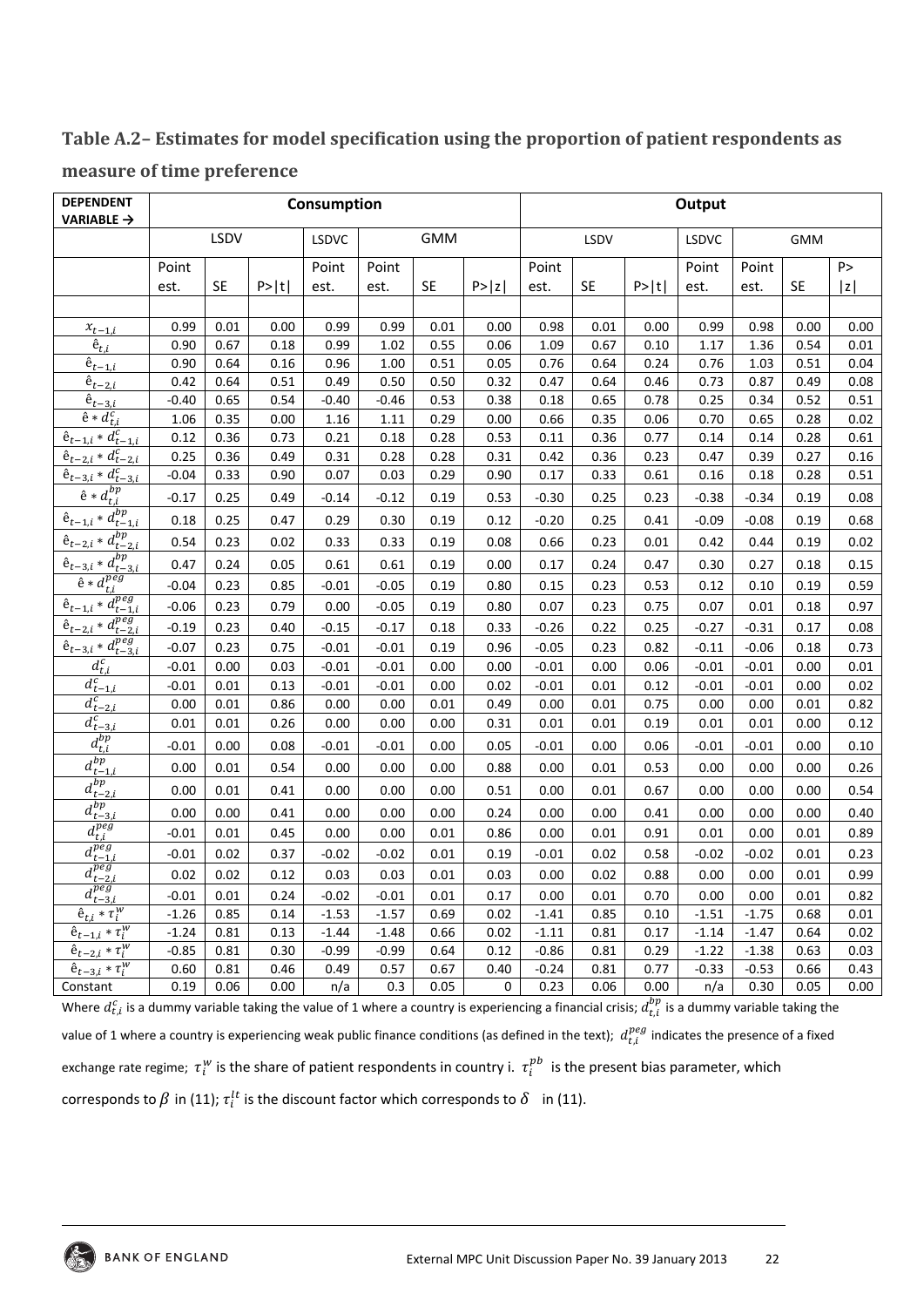#### **Table A.3 Estimates for model specification using the present bias as a measure of time**

#### **preference**

| <b>DEPENDENT</b><br><b>VARIABLE →</b>               | Consumption |           |      |         |         |            |        |         | Output    |      |         |            |           |      |  |
|-----------------------------------------------------|-------------|-----------|------|---------|---------|------------|--------|---------|-----------|------|---------|------------|-----------|------|--|
|                                                     |             | LSDV      |      | LSDVC   |         | <b>GMM</b> |        | LSDV    |           |      | LSDVC   | <b>GMM</b> |           |      |  |
|                                                     | Point       |           |      | Point   | Point   |            |        | Point   |           |      | Point   | Point      |           | P >  |  |
|                                                     | est.        | <b>SE</b> | P> t | est.    | est.    | <b>SE</b>  | P >  z | est.    | <b>SE</b> | P> t | est.    | est.       | <b>SE</b> | z    |  |
|                                                     |             |           |      |         |         |            |        |         |           |      |         |            |           |      |  |
| $x_{t-1,i}$                                         | 0.98        | 0.01      | 0.00 | 0.99    | 0.99    | 0.01       | 0.00   | 0.98    | 0.00      | 0.00 | 0.98    | 0.97       | 0.00      | 0.00 |  |
| $\hat{\mathbf{e}}_{t,i}$                            | 2.34        | 0.89      | 0.01 | 2.37    | 2.39    | 0.74       | 0.00   | 2.98    | 0.88      | 0.00 | 3.25    | 3.28       | 0.72      | 0.00 |  |
| $\hat{\mathbf{e}}_{t-\underline{1},i}$              | 1.87        | 0.89      | 0.04 | 1.82    | 1.84    | 0.72       | 0.01   | 1.47    | 0.88      | 0.10 | 1.23    | 1.55       | 0.71      | 0.03 |  |
| $\hat{\mathbf{e}}_{t-2,i}$                          | 1.22        | 0.88      | 0.16 | 1.65    | 1.67    | 0.70       | 0.02   | 0.46    | 0.87      | 0.60 | 0.98    | 1.03       | 0.69      | 0.14 |  |
| $\hat{\mathbf{e}}_{t-\underline{3},\underline{i}}$  | 0.53        | 0.86      | 0.54 | 0.52    | 0.58    | 0.72       | 0.42   | $-0.15$ | 0.86      | 0.86 | $-0.28$ | $-0.34$    | 0.70      | 0.63 |  |
| $\hat{e} * d_{t,i}^c$                               | 1.10        | 0.35      | 0.00 | 1.15    | 1.05    | 0.28       | 0.00   | 0.72    | 0.34      | 0.04 | 0.69    | 0.53       | 0.28      | 0.06 |  |
| $\hat{e}_{t-1,i} * d_{t-1,i}^c$                     | 0.20        | 0.35      | 0.57 | 0.27    | 0.21    | 0.28       | 0.45   | 0.16    | 0.35      | 0.64 | 0.15    | 0.05       | 0.28      | 0.85 |  |
| $\hat{e}_{t-2,i} * d_{t-2,i}^c$                     | 0.28        | 0.35      | 0.43 | 0.36    | 0.31    | 0.28       | 0.26   | 0.40    | 0.35      | 0.25 | 0.45    | 0.30       | 0.27      | 0.27 |  |
| $\hat{e}_{t-3,i} * d_{t-3,i}^c$                     | $-0.13$     | 0.33      | 0.69 | $-0.04$ | $-0.07$ | 0.28       | 0.82   | 0.04    | 0.32      | 0.89 | $-0.06$ | $-0.12$    | 0.28      | 0.68 |  |
| $\hat{\mathbf{e}} * d_{t,i}^{bp}$                   | $-0.04$     | 0.24      | 0.88 | 0.01    | 0.01    | 0.19       | 0.95   | $-0.17$ | 0.24      | 0.46 | $-0.26$ | $-0.22$    | 0.19      | 0.25 |  |
| $\hat{e}_{t-1,i} * d_{t-1,i}^{bp}$                  | 0.27        | 0.24      | 0.25 | 0.42    | 0.40    | 0.19       | 0.03   | $-0.11$ | 0.23      | 0.64 | 0.01    | 0.02       | 0.18      | 0.92 |  |
| $\hat{e}_{t-2,i} * d_{t-2,i}^{bp}$                  | 0.63        | 0.22      | 0.01 | 0.40    | 0.40    | 0.19       | 0.03   | 0.72    | 0.22      | 0.00 | 0.47    | 0.48       | 0.18      | 0.01 |  |
| $\hat{e}_{t-3,i} * d_{t-3,i}^{bp}$                  | 0.41        | 0.22      | 0.06 | 0.59    | 0.58    | 0.18       | 0.00   | 0.20    | 0.22      | 0.35 | 0.32    | 0.29       | 0.17      | 0.09 |  |
| $\hat{\mathbf{e}} * d_{t,i}^{peg}$                  | $-0.01$     | 0.23      | 0.96 | 0.00    | $-0.02$ | 0.19       | 0.92   | 0.14    | 0.23      | 0.54 | 0.06    | 0.07       | 0.19      | 0.70 |  |
| $\hat{e}_{t-1,i} * d_{t-1,i}^{peg}$                 | 0.01        | 0.23      | 0.96 | 0.07    | 0.06    | 0.18       | 0.73   | 0.12    | 0.23      | 0.59 | 0.11    | 0.08       | 0.18      | 0.65 |  |
| $\hat{e}_{t-2,i} * d_{t-2,i}^{peg}$                 | $-0.13$     | 0.22      | 0.56 | $-0.10$ | $-0.11$ | 0.18       | 0.51   | $-0.20$ | 0.22      | 0.37 | $-0.21$ | $-0.23$    | 0.17      | 0.17 |  |
| $\hat{e}_{t-3,i} * d_{t-3,i}^{peg}$                 | $-0.11$     | 0.22      | 0.64 | $-0.06$ | $-0.06$ | 0.18       | 0.76   | $-0.09$ | 0.22      | 0.70 | $-0.16$ | $-0.11$    | 0.18      | 0.55 |  |
| $d_{t,i}^c$                                         | $-0.01$     | 0.00      | 0.01 | $-0.01$ | $-0.01$ | 0.00       | 0.00   | $-0.01$ | 0.00      | 0.04 | $-0.01$ | $-0.01$    | 0.00      | 0.01 |  |
| $d_{t-1,i}^c$                                       | $-0.01$     | 0.01      | 0.19 | $-0.01$ | $-0.01$ | 0.00       | 0.04   | $-0.01$ | 0.01      | 0.13 | $-0.01$ | $-0.01$    | 0.00      | 0.03 |  |
| $d_{t-2,i}^c$                                       | 0.00        | 0.01      | 0.82 | 0.00    | 0.00    | 0.01       | 0.43   | 0.00    | 0.01      | 0.67 | 0.00    | 0.00       | 0.01      | 0.73 |  |
| $\overline{d^c_{t-3,i}}$                            | 0.00        | 0.01      | 0.36 | 0.00    | 0.00    | 0.00       | 0.46   | 0.01    | 0.01      | 0.27 | 0.01    | 0.01       | 0.00      | 0.20 |  |
| $d_{t,i}^{bp}$                                      | $-0.01$     | 0.00      | 0.12 | $-0.01$ | $-0.01$ | 0.00       | 0.13   | $-0.01$ | 0.00      | 0.08 | $-0.01$ | $-0.01$    | 0.00      | 0.15 |  |
| $d_{t-1,i}^{bp}$                                    | 0.00        | 0.01      | 0.48 | 0.00    | 0.00    | 0.00       | 0.99   | 0.00    | 0.01      | 0.73 | 0.00    | 0.00       | 0.00      | 0.32 |  |
| $d_{t-2,i}^{bp}$                                    | 0.00        | 0.00      | 0.50 | 0.00    | 0.00    | 0.00       | 0.72   | 0.00    | 0.00      | 0.64 | 0.00    | 0.00       | 0.00      | 0.50 |  |
| $d_{t-3,i}^{bp}$                                    | 0.00        | 0.00      | 0.41 | 0.00    | 0.00    | 0.00       | 0.25   | 0.00    | 0.00      | 0.36 | 0.00    | 0.00       | 0.00      | 0.29 |  |
| $d_{t,i}^{peg}$                                     | $-0.01$     | 0.01      | 0.40 | 0.00    | 0.00    | 0.01       | 0.93   | 0.00    | 0.01      | 0.93 | 0.01    | 0.00       | 0.01      | 0.82 |  |
| $d_{t-1,i}^{peg}$                                   | $-0.01$     | 0.02      | 0.38 | $-0.02$ | $-0.02$ | 0.01       | 0.24   | $-0.01$ | 0.02      | 0.55 | $-0.02$ | $-0.02$    | 0.01      | 0.25 |  |
| $d_{t-2,i}^{peg}$                                   | 0.02        | 0.02      | 0.11 | 0.03    | 0.03    | 0.01       | 0.02   | 0.00    | 0.02      | 0.93 | 0.00    | 0.00       | 0.01      | 0.86 |  |
| $d_{t-3,i}^{peg}$                                   | $-0.01$     | $0.01\,$  | 0.22 | $-0.02$ | $-0.01$ | 0.01       | 0.10   | 0.00    | 0.01      | 0.67 | 0.00    | 0.00       | 0.01      | 0.81 |  |
| $\hat{\mathbf{e}}_{t,i}*\tau_i^{pb}$                | $-3.38$     | 1.20      | 0.01 | $-3.54$ | $-3.55$ | 0.97       | 0.00   | $-4.13$ | 1.19      | 0.00 | $-4.44$ | $-4.48$    | 0.95      | 0.00 |  |
| $\hat{\textbf{e}}_{t-1,i}*\tau_i^{pb}$              | $-2.71$     | 1.21      | 0.03 | $-2.76$ | $-2.78$ | 0.98       | 0.01   | $-2.19$ | 1.20      | 0.07 | $-1.88$ | $-2.28$    | 0.96      | 0.02 |  |
| $\underline{\hat{\mathbf{e}}_{t-2,i}*\tau_i^{pb}}$  | $-2.08$     | 1.20      | 0.08 | $-2.71$ | $-2.73$ | 0.96       | 0.00   | $-0.94$ | 1.19      | 0.43 | $-1.64$ | $-1.67$    | 0.94      | 0.08 |  |
| $\hat{\mathbf{e}}_{t-3,i} * \overline{\tau_i^{pb}}$ | $-0.65$     | 1.17      | 0.58 | $-0.73$ | $-0.84$ | 0.97       | 0.39   | 0.25    | 1.16      | 0.83 | 0.47    | 0.49       | 0.95      | 0.60 |  |
| Constant                                            | 0.19        | 0.06      | 0.00 |         | 0.18    | 0.06       | 0.00   | 0.24    | 0.06      | 0.00 |         | 0.31       | 0.05      | 0.00 |  |

Where  $d_{t,i}^c$  is a dummy variable taking the value of 1 where a country is experiencing a financial crisis;  $d_{t,i}^{bp}$  is a dummy variable taking the value of 1 where a country is experiencing weak public finance conditions (as defined in the text);  $d^{peg}_{t,i}$  indicates the presence of a fixed exchange rate regime;  $\tau^w_i$  is the share of patient respondents in country i.  $\tau^{pb}_i$  is the present bias parameter, which corresponds to  $\beta$  in (11);  $\tau_i^{lt}$  is the discount factor which corresponds to  $\delta^-$  in (11).